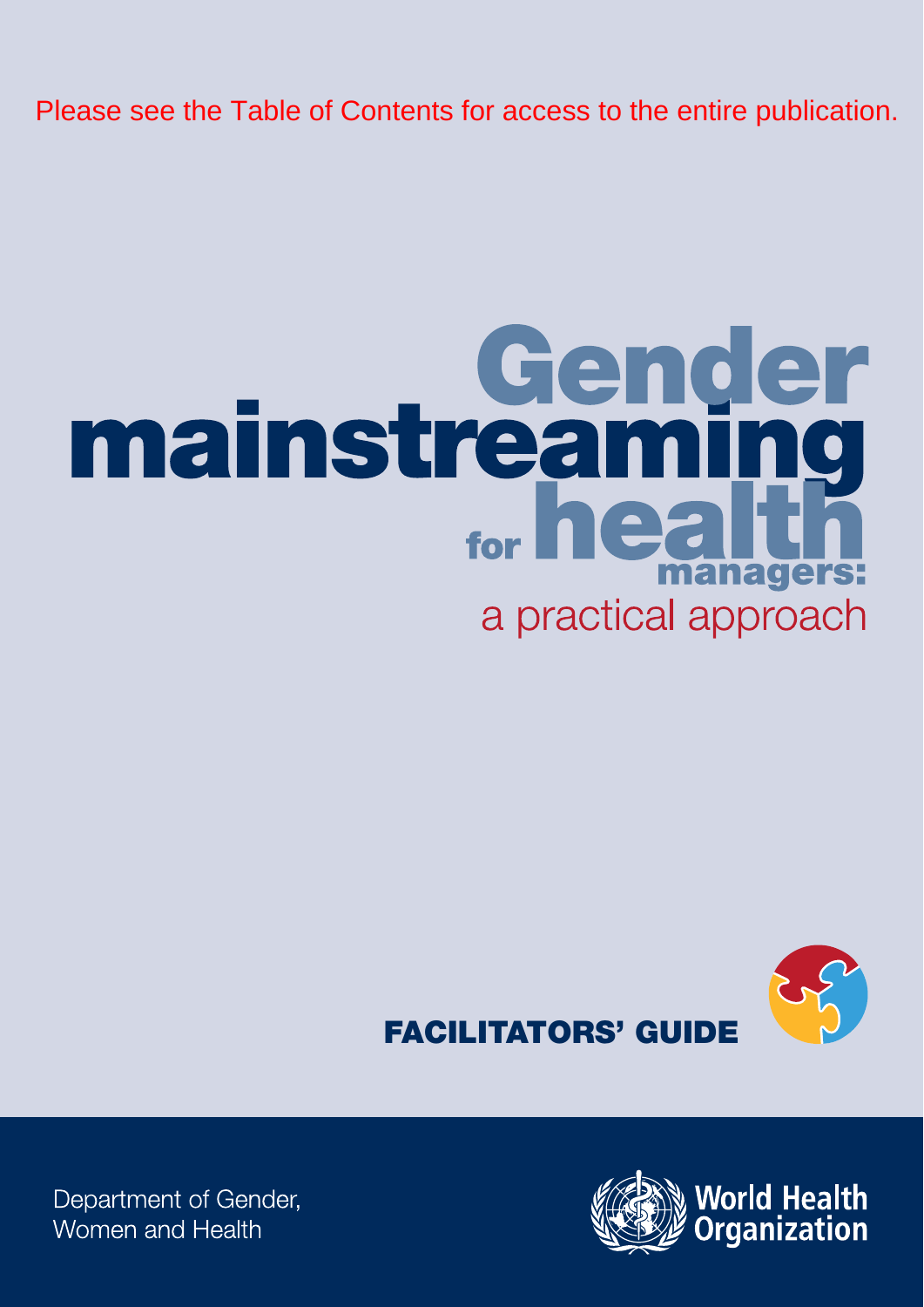#### WHO Library Cataloguing-in-Publication Data

Gender mainstreaming for health managers: a practical approach.

1.Women. 2.Women's health. 3.Gender identity. 4.Sex factors. 5.Health manpower. 6.Health policy. 7.Manuals. I.World Health Organization.

| ISBN 978 92 4 150105 7 | (NLM classification: QZ 53) |
|------------------------|-----------------------------|
| ISBN 978 92 4 150104 0 | (CD-ROM)                    |
| ISBN 978 92 4 150106 4 | (Participant's notes)       |
| ISBN 978 92 4 150107 1 | (Facilitators' guide)       |

### © World Health Organization 2011

All rights reserved. Publications of the World Health Organization can be obtained from WHO Press, World Health Organization, 20 Avenue Appia, 1211 Geneva 27, Switzerland (tel.: +41 22 791 3264; fax: +41 22 791 4857; e-mail: bookorders@who.int). Requests for permission to reproduce or translate WHO publications – whether for sale or for noncommercial distribution – should be addressed to WHO Press, at the above address (fax: +41 22 791 4806; e-mail: permissions@who.int).

The designations employed and the presentation of the material in this publication do not imply the expression of any opinion whatsoever on the part of the World Health Organization concerning the legal status of any country, territory, city or area or of its authorities, or concerning the delimitation of its frontiers or boundaries. Dotted lines on maps represent approximate border lines for which there may not yet be full agreement.

The mention of specific companies or of certain manufacturers' products does not imply that they are endorsed or recommended by the World Health Organization in preference to others of a similar nature that are not mentioned. Errors and omissions excepted, the names of proprietary products are distinguished by initial capital letters.

All reasonable precautions have been taken by the World Health Organization to verify the information contained in this publication. However, the published material is being distributed without warranty of any kind, either expressed or implied. The responsibility for the interpretation and use of the material lies with the reader. In no event shall the World Health Organization be liable for damages arising from its use.

Cover photo credits: WHO/S. Abdool Design and layout: EKZE/Bernard Sauser-Hall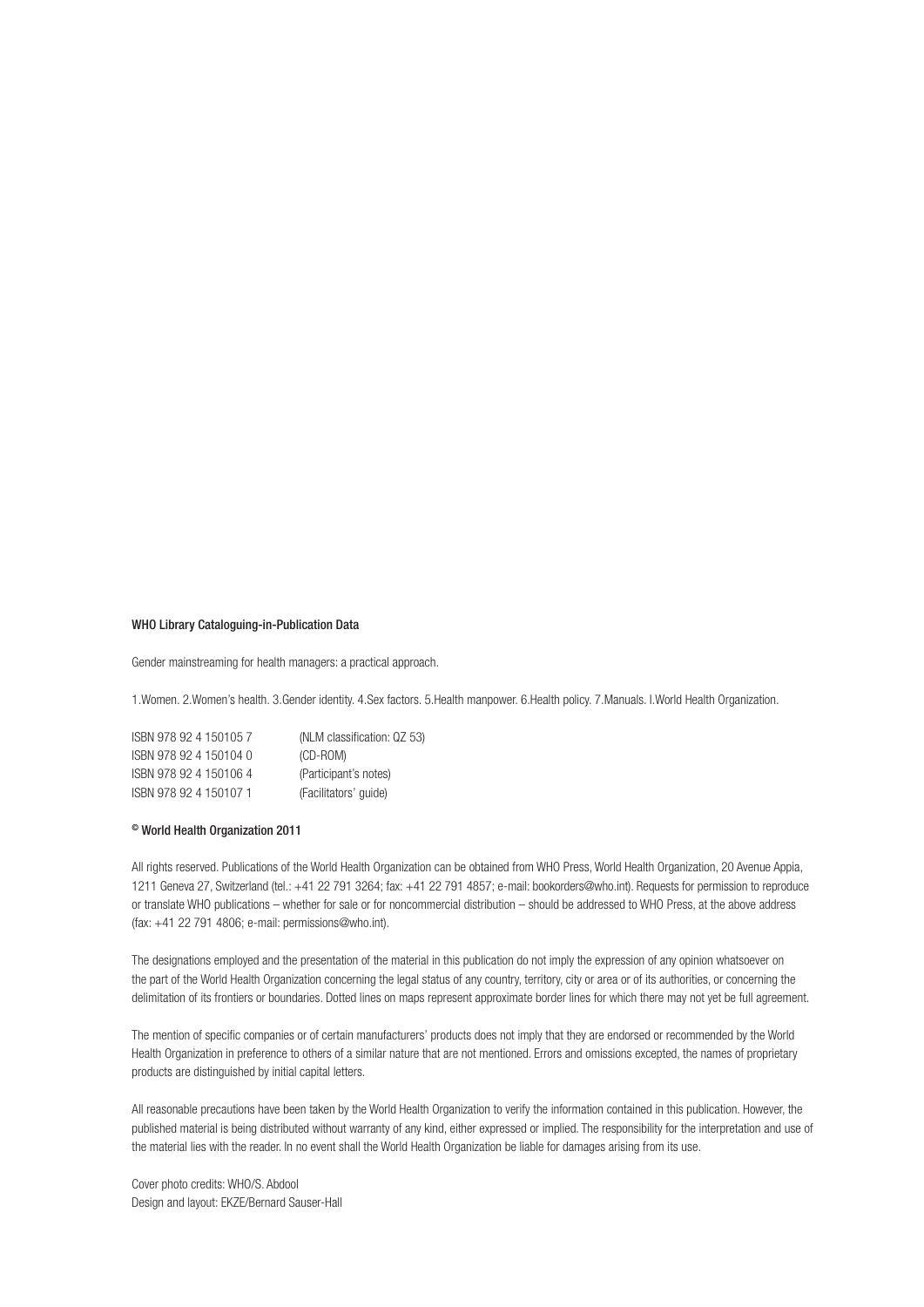# **Gender mainstreaming for health managers: a practical approach**

**Facilitators' guide**

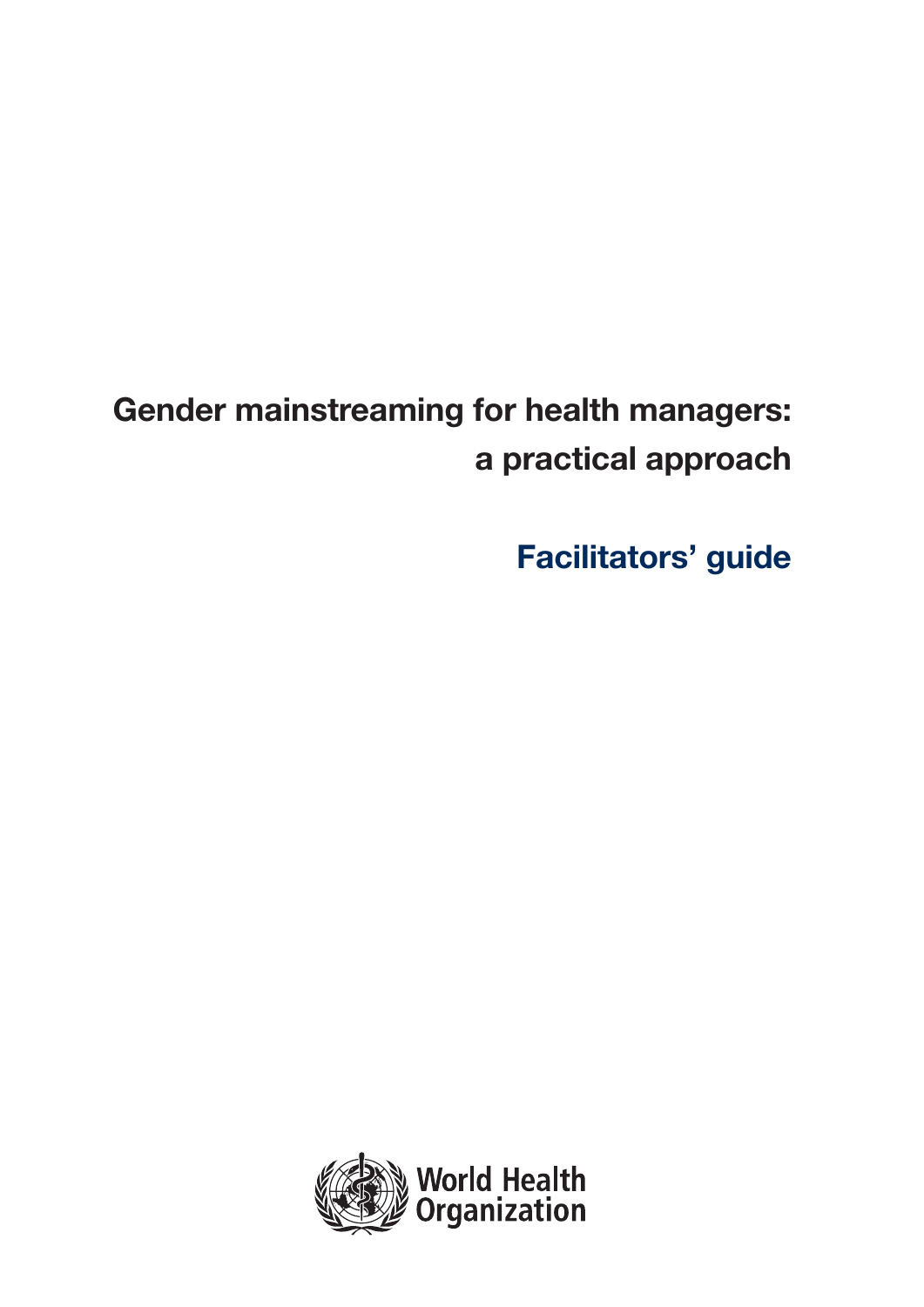# Please click below to access the different chapters within.

# **CONTENTS**

| MODULE 1: AWARENESS - BUILDING BLOCKS TO ADDRESS GENDER INEQUALITY IN HEALTH 29                                       |  |
|-----------------------------------------------------------------------------------------------------------------------|--|
|                                                                                                                       |  |
|                                                                                                                       |  |
|                                                                                                                       |  |
|                                                                                                                       |  |
|                                                                                                                       |  |
|                                                                                                                       |  |
|                                                                                                                       |  |
|                                                                                                                       |  |
|                                                                                                                       |  |
|                                                                                                                       |  |
| Learning Activity 1.3a: a global view - international and organizational commitments to gender equality and health 48 |  |
|                                                                                                                       |  |
|                                                                                                                       |  |
|                                                                                                                       |  |
|                                                                                                                       |  |
|                                                                                                                       |  |
|                                                                                                                       |  |
|                                                                                                                       |  |
|                                                                                                                       |  |
|                                                                                                                       |  |
|                                                                                                                       |  |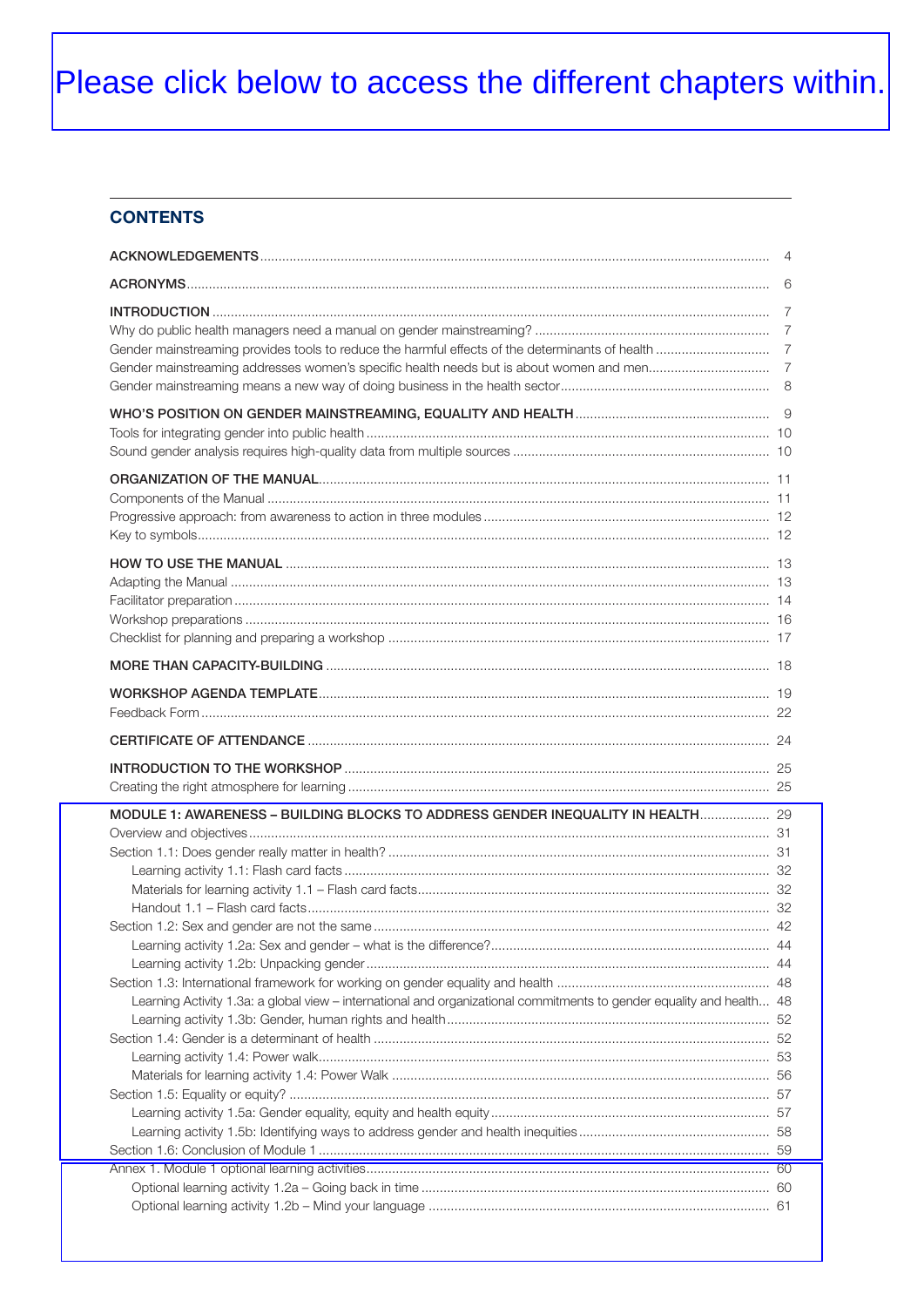| Learning activity 2.2a: Introducing the WHO Gender Analysis Matrix: gender-related considerations 67  |  |
|-------------------------------------------------------------------------------------------------------|--|
| Handout 2.2a: Selected biological factors related to selected health conditions for men and women 72  |  |
|                                                                                                       |  |
|                                                                                                       |  |
|                                                                                                       |  |
|                                                                                                       |  |
|                                                                                                       |  |
|                                                                                                       |  |
|                                                                                                       |  |
|                                                                                                       |  |
|                                                                                                       |  |
|                                                                                                       |  |
|                                                                                                       |  |
|                                                                                                       |  |
|                                                                                                       |  |
|                                                                                                       |  |
|                                                                                                       |  |
|                                                                                                       |  |
| Learning activity 3.1a: The WHO Gender Responsive Assessment Scale: a classification framework for    |  |
|                                                                                                       |  |
|                                                                                                       |  |
| Learning activity 3.2: Entry points for integrating gender in health planning and programming112      |  |
|                                                                                                       |  |
| Learning activity 3.3: From analysis to the work plan: developing gender-responsive work plans 113    |  |
|                                                                                                       |  |
|                                                                                                       |  |
|                                                                                                       |  |
|                                                                                                       |  |
|                                                                                                       |  |
| Optional learning activity 3.1b: Case studies with the Gender Responsive Assessment Scale119          |  |
| Optional learning activity 3.2b: WHO Gender Assessment Tool: which Gender Responsive Assessment Scale |  |
|                                                                                                       |  |
|                                                                                                       |  |
|                                                                                                       |  |
|                                                                                                       |  |
|                                                                                                       |  |
|                                                                                                       |  |
|                                                                                                       |  |
|                                                                                                       |  |
|                                                                                                       |  |
|                                                                                                       |  |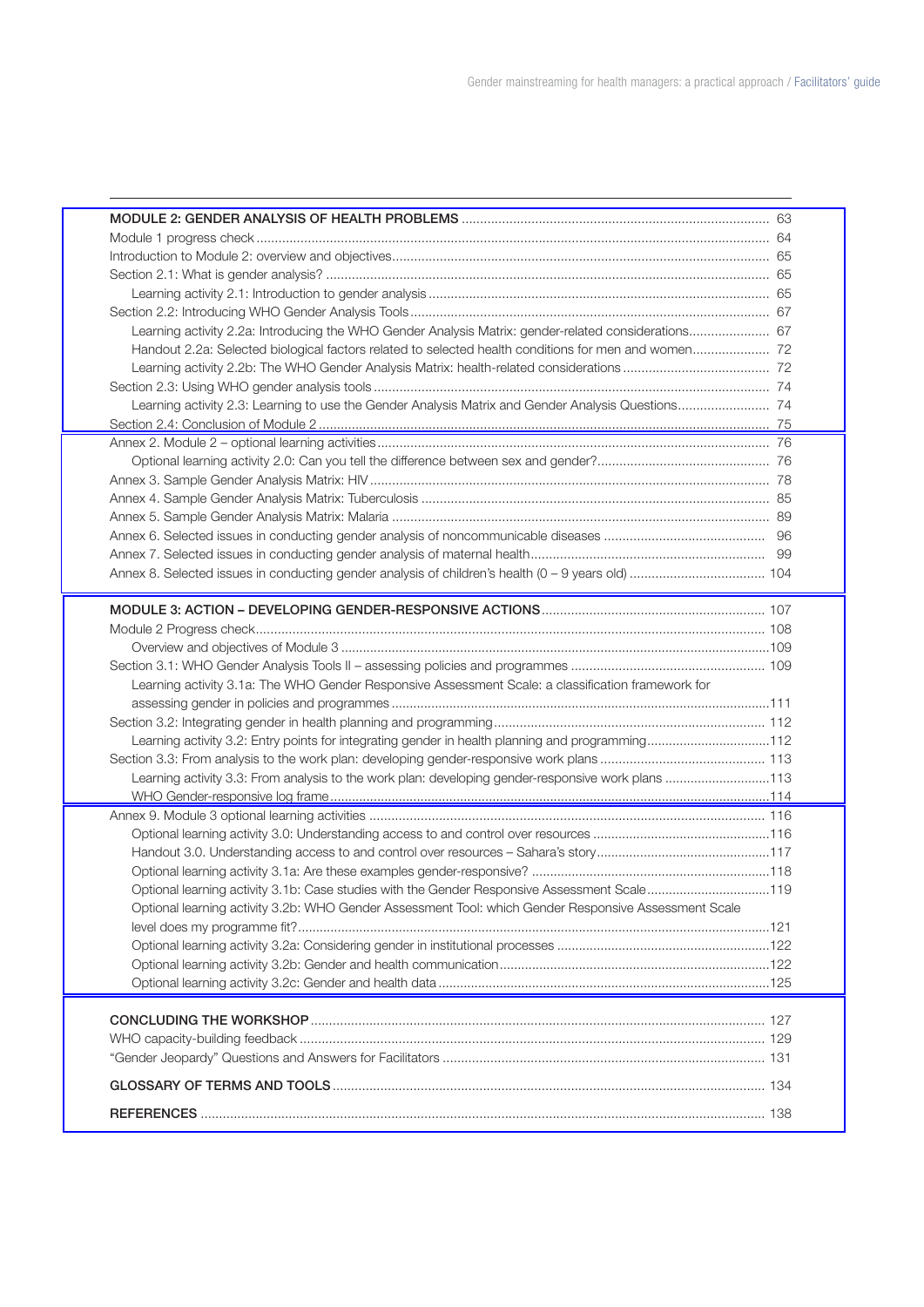# **ACKNOWLEDGEMENTS**

The development of this manual has entailed a long process of almost four years of development and piloting (or *learning-by-doing*). This approach was adopted to ensure that the materials respond to regional and country needs with respect to gender analysis, planning and programming within the health sector.

Barbara Klugman and Sundari Ravindran prepared the very preliminary draft of the material. Shelly N. Abdool and Adepeju Aderemi ('Peju) Olukoya, both of the WHO Department of Gender, Women and Health, coordinated the overall further development of the material and conversion into a more interactive, learning tool in accordance with adult learning principles. The material was developed and piloted in close collaboration with members of the WHO Gender, Women and Health Network in regional and country offices, notably (in alphabetical order):

Kamel Abdul Rahim (WHO Regional Office for the Eastern Mediterranean) William Adu Krow (WHO Regional Office for the Western Pacific) Mona Almudwahi (WHO Regional Office for the Eastern Mediterranean) Bothaina Attal (WHO Regional Office for the Eastern Mediterranean) Anjana Bhushan (WHO Regional Office for the Western Pacific) Catharina Cuellar (WHO Regional Office for the Americas) Charles Djoletto (WHO Regional Office for Africa) Sharifullah Haqmal (WHO Regional Office for the Eastern Mediterranean) Lily Jara (WHO Regional Office for the Americas) Salima Kasymova (WHO Regional Office for Europe) Andrew Kosia (WHO Regional Office for Africa) Souad Lakhdim (WHO Regional Office for the Americas) Yunguo Liu (WHO Regional Office for the Western Pacific) Ruth Mabry (WHO Regional Office for the Eastern Mediterranean) Khadidatou Mbaye (WHO Regional Office for Africa) Rajesh Mehta (WHO Regional Office for South-East Asia) Seipati Mothebesoane-Anoh (WHO Regional Office for Africa) Meder Omurzakov (WHO Regional Office for Europe) Olive Sentumbwe (WHO Regional Office for Africa) Faisal Shafiq (WHO Regional Office for the Eastern Mediterranean) Shadrokh Sirous (WHO Regional Office for the Eastern Mediterranean) Erna Surjadi (WHO Regional Office for South-East Asia) Cristina Torres Parodi (WHO Regional Office for the Americas) Marijke Velzeboer Salcedo (WHO Regional Office for the Americas) Joanna Vogel (WHO Regional Office for the Eastern Mediterranean) Isabel Yordi (WHO Regional Office for Europe).

Numerous regional, country and intercountry workshops have been held using these materials in part and in whole. These afforded rich feedback into their final versions and, in some cases, regional adaptations. Such input has been of immeasurable value. We thank all participants for their involvement, as well as the WHO country offices and health ministries as co-hosts and organizers, from the following workshops:

- Afghanistan 2008
- Barbados 2008 (subregional workshop)
- China 2009
- Denmark 2008 (regional workshop)
- Egypt 2006 (regional workshop)
- Fiii 2009
- Ghana 2006 (intercountry meeting with selected African countries)
- Ghana 2008, 2009 (national workshops)
- Ghana 2010 (ECOWAS workshop)
- Guatemala 2008 (subregional workshop)
- India 2007, 2008 (regional and country workshop)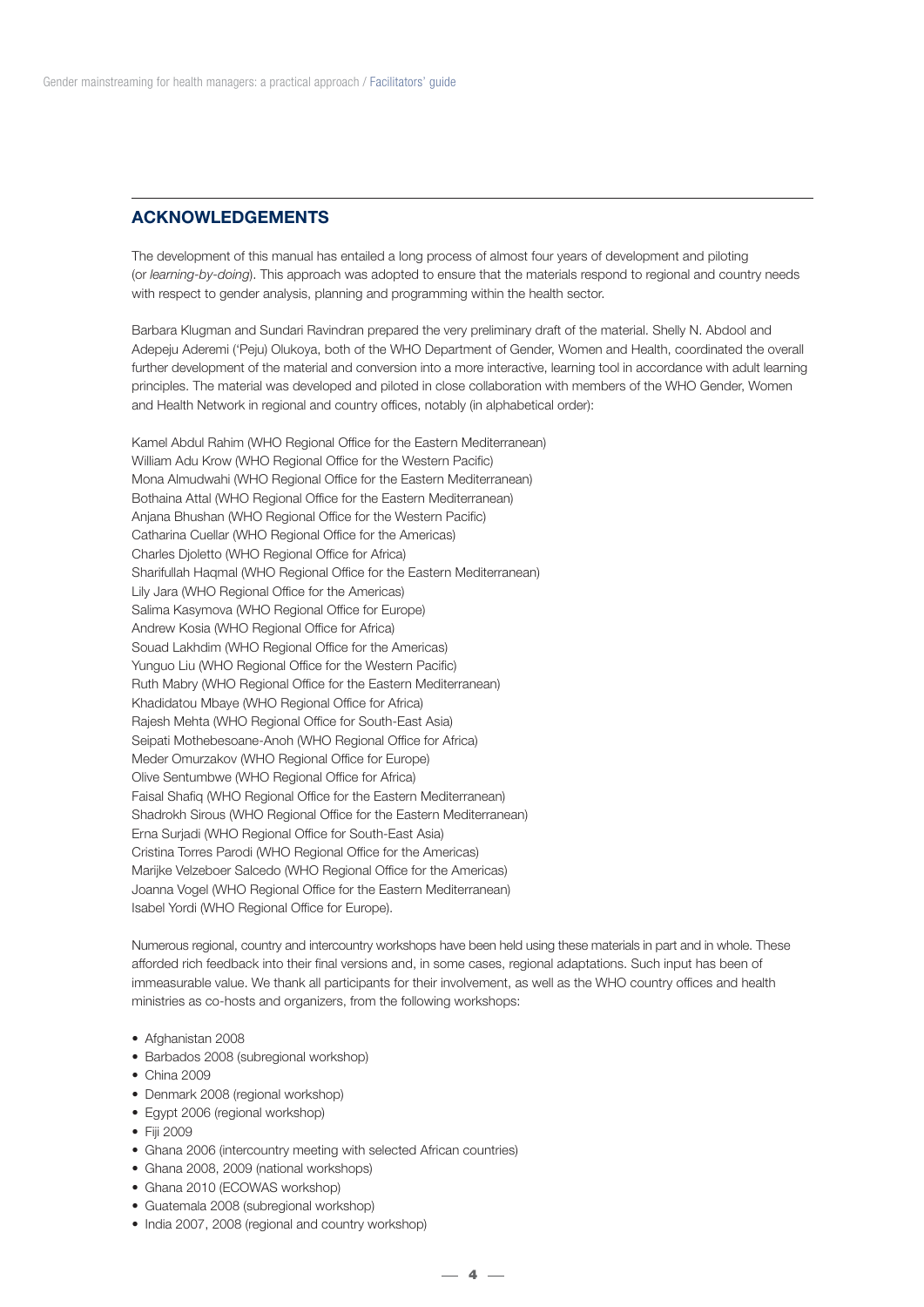- Islamic Republic of Iran 2009
- Jordan 2008 (for WHO Country Office in Iraq)
- Kenya 2006
- Oman 2007
- Pakistan 2006, 2007
- Philippines 2009 (regional workshop)
- Salzburg interregional workshops: September 2006, April 2007 and March 2009
- Uganda 2006
- United Arab Emirates 2007
- United Republic of Tanzania 2007
- Uruguay 2007
- Yemen 2007, 2009.

Other WHO staff and interns (past and present) provided technical contributions to various parts of these materials. These include (in alphabetical order):

WHO staff members: Samira Aboubaker, Avni Amin, Islene Araujo de Carvalho, Maurice Bucago, Vera Costa e Silva, Sarah De Hovre, Colette Dehlot, Salma Galal, Claudia García Moreno, Monika Gehner, Christiana George, Sonali Johnson, Tanja Kuchenmüller, Sun Goo Lee, Elizabeth Mason, Shanthi Mendis Claudia Morrissey, Gerald Moy, Mwansa Nkowane, Tonya Nyagiro, Annie Portela, Razia Pendse, Chen Reis, Gojka Rojlic, Luminita Sanda, Maria Sepulveda Bermedo, Marcus Stahlhofer, Elena Villalobos, Chandra-Mouli Venkatraman, Severin Ritter Von Xylander and Eva Wallstam.

WHO interns: Ogbe Emilomo Amajuoriste, Anne Aspler, Felicitas Bergström, Charmaine Crabaugh, Jennifer Knoester, Joseph Levin, Ashi Ofili-Okonkwo and Abiola Shitta-Bey.

Non-WHO contributions are appreciated from Fang Jing, Joan Kaufman, Kerstin Kolbe, Maowei Liu, Chibuzo Opara and Hamsa Rajan. Special thanks goes to Melanie Pleaner for the first conversion of the materials into learning activities. Gratitude is expressed to the Medical Women's International Association for its role in co-sponsoring the first African intercountry meeting where the materials were field tested in Accra, Ghana in 2006 and subsequently used thereafter.

The American Austrian Foundation has also been a solid supporter of gender and health capacity-building in WHO through their support of three WHO gender-mainstreaming capacity-building workshops at the Schloss Arenberg, Salzburg.

David Breuer edited the text of the manual, and EKZE carried out layout and graphic design. Thanks to both for their patience with fluid deadlines that enabled us to pursue the many revisions undertaken after each implementation.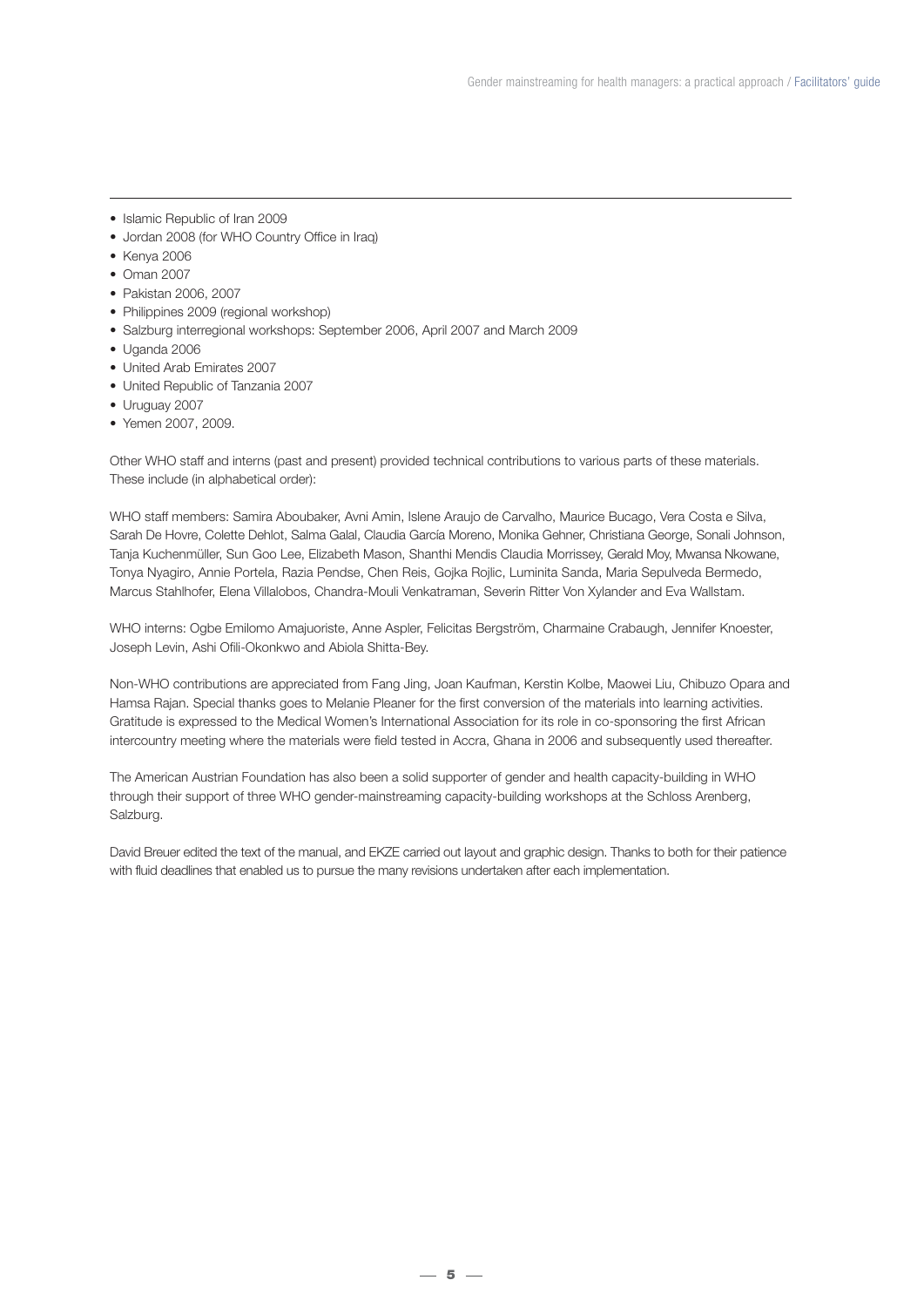# **ACRONYMS**

| AFRO          | WHO Regional Office for Africa                                             |
|---------------|----------------------------------------------------------------------------|
| <b>CEDAW</b>  | Convention on the Elimination of All Forms of Discrimination against Women |
| COPD          | Chronic Obstructive Pulmonary Disease                                      |
| <b>CSW</b>    | Commission on the Status of Women                                          |
|               | <b>ECOSOC</b> United Nations Economic and Social Council                   |
| <b>EURO</b>   | WHO Regional Office for Europe                                             |
| <b>FGM</b>    | Female Genital Mutilation                                                  |
| GAD           | Gender and Development                                                     |
| <b>GAM</b>    | Gender Analysis Matrix                                                     |
| GAQ           | <b>Gender Analysis Questions</b>                                           |
| <b>GAT</b>    | Gender Assessment Tool                                                     |
| <b>GRAS</b>   | Gender Responsive Assessment Scale                                         |
| MDG           | Millennium Development Goals                                               |
| MSM           | Men who have sex with men                                                  |
| <b>PAHO</b>   | Pan American Health Organization                                           |
| PHC           | Primary Health Care                                                        |
| <b>SARS</b>   | Severe acute respiratory syndrome                                          |
| STI           | Sexually transmitted infections                                            |
| <b>UNIFEM</b> | United Nations Development Fund for Women                                  |
| <b>VAW</b>    | Violence Against Women                                                     |
| <b>WAD</b>    | Women and Development                                                      |
| <b>WED</b>    | Women, Environment and Development                                         |
| <b>WHA</b>    | World Health Assembly                                                      |
| <b>WHO</b>    | World Health Organization                                                  |
| <b>WID</b>    | Women in Development                                                       |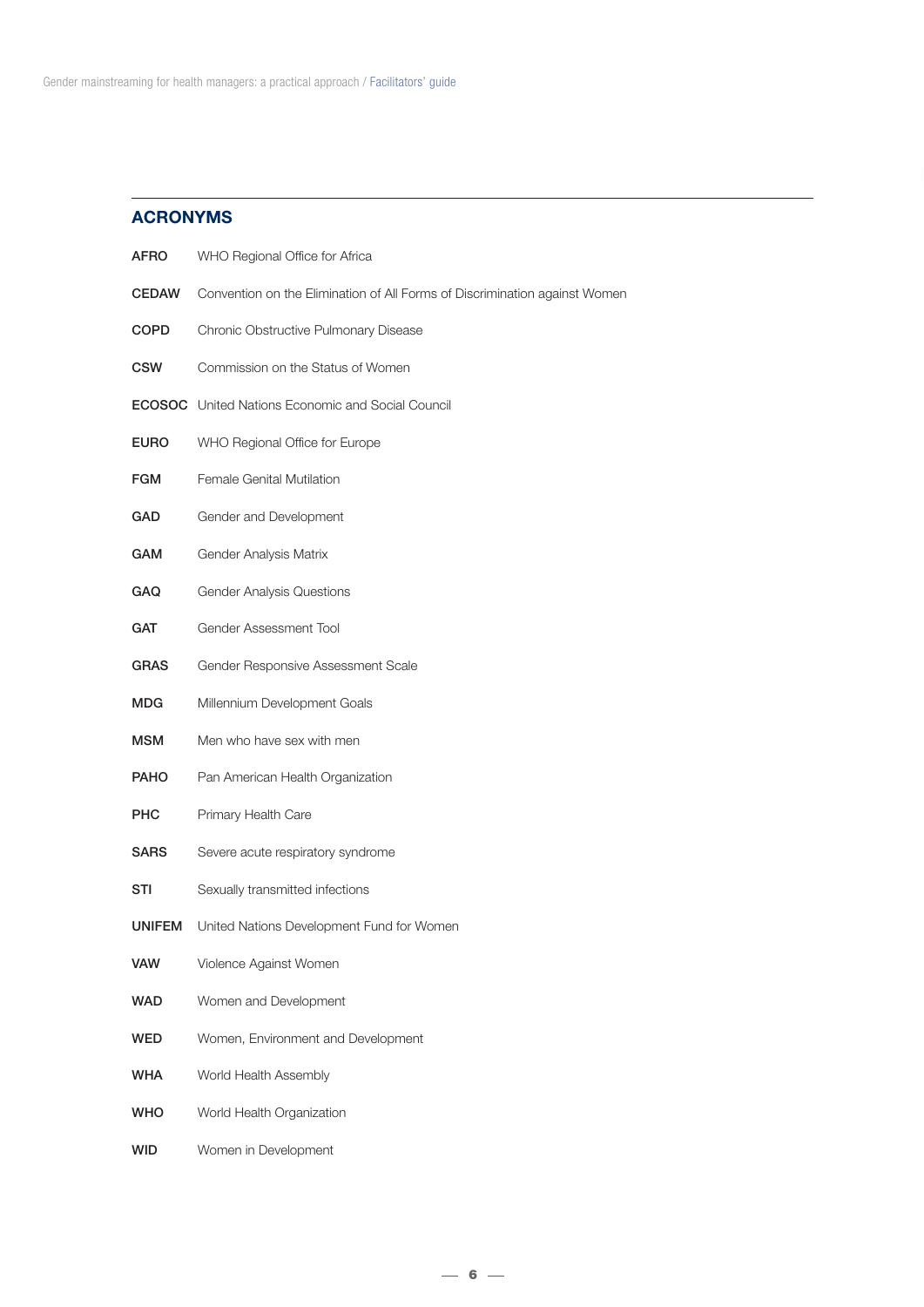

#### **Why do public health managers need a manual on gender mainstreaming?**

Contemporary public health mandates include addressing a wide range of determinants of health such as sex, gender, poverty and equity <sup>1</sup>. This Manual focuses on gender as a determinant of health for women and men and the particular ways that gender equality contributes to better health outcomes for women and girls. In particular, this Manual addresses how gender norms, roles and relations affect health-related behaviours and outcomes as well as health sector responses. At the same time, it recognizes that gender inequality is a cross-cutting determinant of health that operates in conjunction with other forms of discrimination based on such factors as age, socioeconomic status, ethnicity or place of origin and sexual orientation. The Manual provides a basis for addressing other forms of healthrelated discrimination.

#### **Gender mainstreaming provides tools to reduce the harmful effects of the determinants of health**

Specific strategies are required to address gender-based health inequities. **Gender mainstreaming** is an internationally accepted strategy that aims to institutionalize gender equality across sectors <sup>2</sup>. Given the powerful impact that gender has on the health of women and men, it is imperative that health managers be equipped with the skills to address gender-based health inequities in their work. This Manual responds to a perceived gap in the practical application of gender-mainstreaming strategies for health managers involved in decision-making and agenda-setting with respect to public health policies, programmes and services.

Gender is an important determinant of health with two important dimensions:<sup>3</sup>

- 1) **Gender inequality** puts the health of millions of women and girls at risk globally. Addressing gender equality helps to counter the historic burden of inequality and deprivation of rights faced by women and girls in households, communities, workplaces and health care settings. Addressing gender equality in health enables the important work to improve the health of women.
- 2) Addressing **gender norms, roles and relations** enables better understanding of how sociocultural identity construction (male and female), attribution of rights and unequal power relations can affect (among other things) risk and vulnerability, health-seeking behaviour and – ultimately – health outcomes for men and women of different ages and social groups.

Understanding and addressing gender-related causes of ill health and inequity enables appropriate and adequate policies and programmes to be developed in the health sector.

#### **Gender mainstreaming addresses women's specific health needs but is about women and men**

Historically, work on gender has focused on women. Although the status of women and conditions for gender equality have improved considerably across high-, medium- and low-income countries, women and girls remain disadvantaged relative to men and boys in various ways. Such disadvantage is internationally recognized as both a violation of human rights and a barrier to broader social development. It is also widely acknowledged that women's lower status is often institutionalized through social, economic and political structures. Institutions tend to marginalize women in training, employment, policy-making, health planning, programme implementation and monitoring. These institutions can also perpetuate images of and ideals for men that are not always congruent with reality, contributing to increased pressure and stress on men who are either unable to or are discouraged from fulfilling certain roles and responsibilities in a changing, globalized world. 3,4

In response to institutional and systemic forms of discrimination and stereotypes about women and men, the field of gender and gender mainstreaming entered the international policy arena as a way of recognizing that an individual focus on women without long-term visions towards changing attitudes, beliefs and structures that promote inequality will yield limited results. Since the 1990s, increasing attention has been paid to how men can and do contribute to improving gender relations and how gender norms may adversely affect men's health and life opportunities. 2,3,5,6

Gender norms, roles and relations serve as both protective and risk factors for health among groups of women and men. However, women's disadvantaged social, economic and political status often makes it more difficult to protect and promote their physical and mental health, including their effective use of health information and services. <sup>1, 2</sup> Although women live longer than men do in many contexts, these additional years of life are often spent in poor health. Women experience avoidable morbidity and mortality as a direct consequence of gender-based discrimination. 3,7,8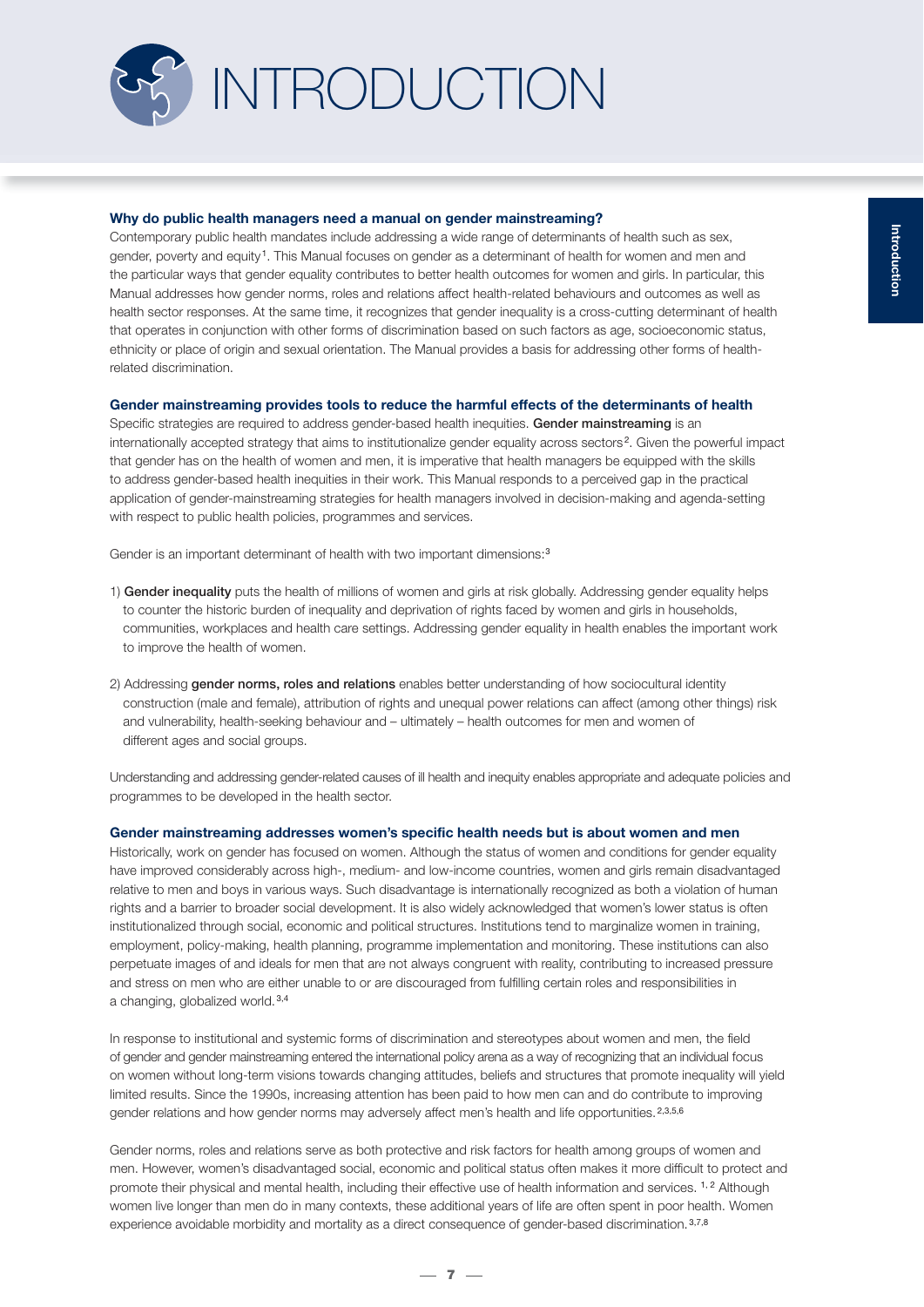Men, on the other hand, often delay seeking health care longer than women and may even refuse to comply with treatment. For example, in some regoins, men choose not to undergo treatment for TB, because the treatment requires that they avoid consuming alcohol for its duration.<sup>9,10</sup> This affects their overall health status. Because of their responsibilities to promote and safeguard health, public health actors must be empowered with the skills to identify and address the factors that put women and men at risk.

#### **Gender mainstreaming means a new way of doing business in the health sector**

The steps towards achieving health equity goals, such as *health for all*, must begin from the basic acknowledgement that "all" are not the same. Differences and disparities in health between countries and regions are widely recognized and recorded in health statistics and profiles. Public health workers at all levels need to recognize and identify differences within populations in their countries and address these differences systematically and appropriately. This may require various interventions to facilitate the attainment of the highest possible level of health across various groups within the population. It also often means that business-as-usual procedures are not the most effective ones. New ways of thinking and new ways of doing business need to move beyond rhetoric to address global health inequities and the different health needs and challenges facing men and women across the life course.

Gender mainstreaming can help in identifying differences and disparities – and in changing how the health sector operates to achieve its objectives. It does this through two contiguous approaches: programmatic (or operational) gender mainstreaming and institutional gender mainstreaming. <sup>11</sup>

#### **1. Programmatic (or operational) gender mainstreaming**

Based on human rights principles of equality, participation and nondiscrimination, programmatic approaches systematically apply gender analysis methods to health problems to better understand how gender norms, roles and relations affect the health of women and men across the life course.

Programmatic gender mainstreaming can do the following:

- address how health problems affect women and men of all ages and groups differently;
- focus on women's empowerment and women-specific conditions to address historical and current wrongs women and girls face;
- examine how gender norms, roles and relations influence male behaviour and health outcomes and how these shape the role of men in promoting gender equality;
- adopt a broad equity approach to look at at issues of age, socioeconomic status, ethnic diversity, autonomy, empowerment, sexuality, etc that may lead to inequities; and
- provide an evidence base to enable appropriate, effective and efficient health planning, policy-making and service delivery.

#### **2. Institutional gender mainstreaming**

This aspect looks at how organizations function: policy development and governance, agenda-setting, administrative functions and overall system-related issues. Institutional gender mainstreaming acknowledges that an institution must be equipped with mechanisms to create an *enabling environment* for programmatic approaches to succeed. It also ensures that organizational procedures and mechanisms do not reinforce patterns of gender inequality in staffing, functions or governance.

Institutional gender mainstreaming seeks structural changes, calling for a transformation of the public health agenda so as to include the participation of women and men from all population groups in defining and implementing public health priorities and activities.

Institutional gender mainstreaming addresses the alignment of human and financial resources and organizational policies which include:

- recruitment and staff benefit policies, such as:
	- establishing work-life balance;
	- sex parity and gender balance in staffing;
	- equal opportunities for upward mobility; and
	- mechanisms for the equal participation of male and female staff in decision-making procedures.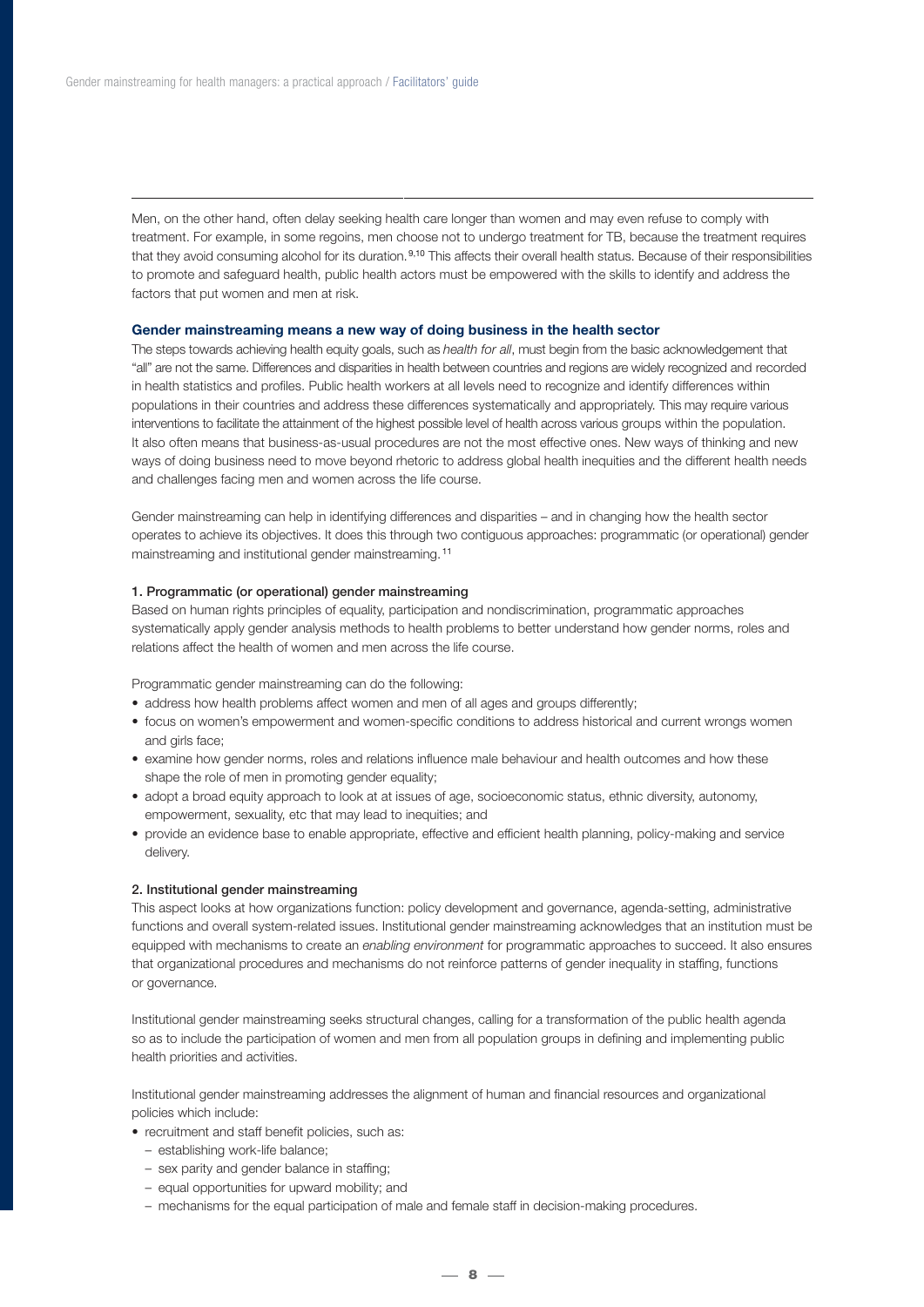Institutional gender mainstreaming also addresses reflecting gender equality dimensions in strategic agendas and policy statements as well as monitoring and evaluation of organizational performance, via:

- developing tools and processes to address gender in planning activities (both institutional and programmatic planning);
- mechanisms of accountability on gender and health via advisory bodies, steering committees, etc.; and
- building staff capacity to implement the gender analysis methods required by programmatic approaches.

This Manual focuses on **programmatic gender mainstreaming** by outlining concrete ways to uncover how biological factors interact with gender norms, roles and relations (or sociocultural factors) to affect the health of women and men and that of their communities. Guidance on **institutional issues** for consideration – especially in health planning and programming is also provided. Although analysis of health equity typically focuses on socioeconomic disparity and responses, applying gender analysis methods to public health programmes, research and policies addresses unnecessary, avoidable and unfair differences in health status<sup>11,12</sup> beginning from the interaction of sex and gender as core determinants of health inequity. This means that the differences between and among groups of women and men (age, ethnicity, socioeconomic status, sexual orientation region of residence, etc.) are incorporated into a systematic gender analysis. This added value of gender analysis therefore enhances operational approaches to health equity.

#### **WHO'S POSITION ON GENDER MAINSTREAMING, EQUALITY AND HEALTH**

WHO adopts both a programmatic and institutional approach to gender mainstreaming, including World Health Assembly (WHA) resolutions on staffing that aspire to 60% of women in professional positions within WHO – a percentage that has increased since the first resolution in 1979.13,14

With respect to organizational policies to create necessary frameworks for institutional gender mainstreaming, WHO has adopted two important policy documents. In recognition of the role of gender-based differences and inequalities in health, and in accordance with its long-standing concern for health equity and the right to health, the Sixtieth WHA in May 2007 discussed and noted with appreciation a strategy for integrating gender analysis and actions into the work of WHO. The WHO Gender Mainstreaming Strategy<sup>15</sup> aims to progressively mainstream gender throughout WHO as a way to better support Member States in achieving the goals of gender equality and health equity. Four strategic directions are included:

- build WHO's capacity for gender analysis and planning:
- bring gender into the mainstream of WHO's management;
- promote the use of sex-disaggregated data and gender analysis; and
- establish accountability.

The WHO Gender Mainstreaming Strategy mirrors the objectives of the United Nations system-wide policy and strategy on gender equality and the empowerment of women <sup>16</sup> and furthers WHO's commitments to gender equality and health as outlined in the 2002 WHO Gender Policy <sup>17</sup>, the objective of which is to:

*…ensure that all research, policies, programmes, projects and initiatives with WHO involvement address gender issues. This will contribute to increasing the coverage, effectiveness, efficiency and, ultimately, the impact of health interventions for both women and men, while at the same time contributing to achievement of the broader United Nations goal of social justice.*

The Directing Council of the Pan American Health Organization (PAHO), also known as the WHO Regional Office for the Americas, adopted a gender equality policy through Resolution CD46.R16 on 30 September 2005. <sup>18</sup> Building from the 2002 WHO Gender Policy, the PAHO Gender Equality Policy aims to contribute to achieving gender equality in health status and health development through research, policies and programmes. In particular, the Policy states that:

*PAHO/WHO will integrate – and support the integration by its Member States of – a gender equality perspective in the planning, implementation, monitoring, and evaluation of policies, programmes, projects, and research, in order to achieve […its] objectives.*

In 2003, the WHO Regional Office for Africa (AFRO) adopted a Women's Health Strategy; Resolution AFR/RC53/R4 on women's health: a strategy for the African Region <sup>19</sup> that outlines key interventions required to promote and protect women's health based on a comprehensive exercise of developing gender and women's health country profiles. A subsequent call for action was released during Regional Committee discussions in 2008. <sup>20</sup>

 $-9 -$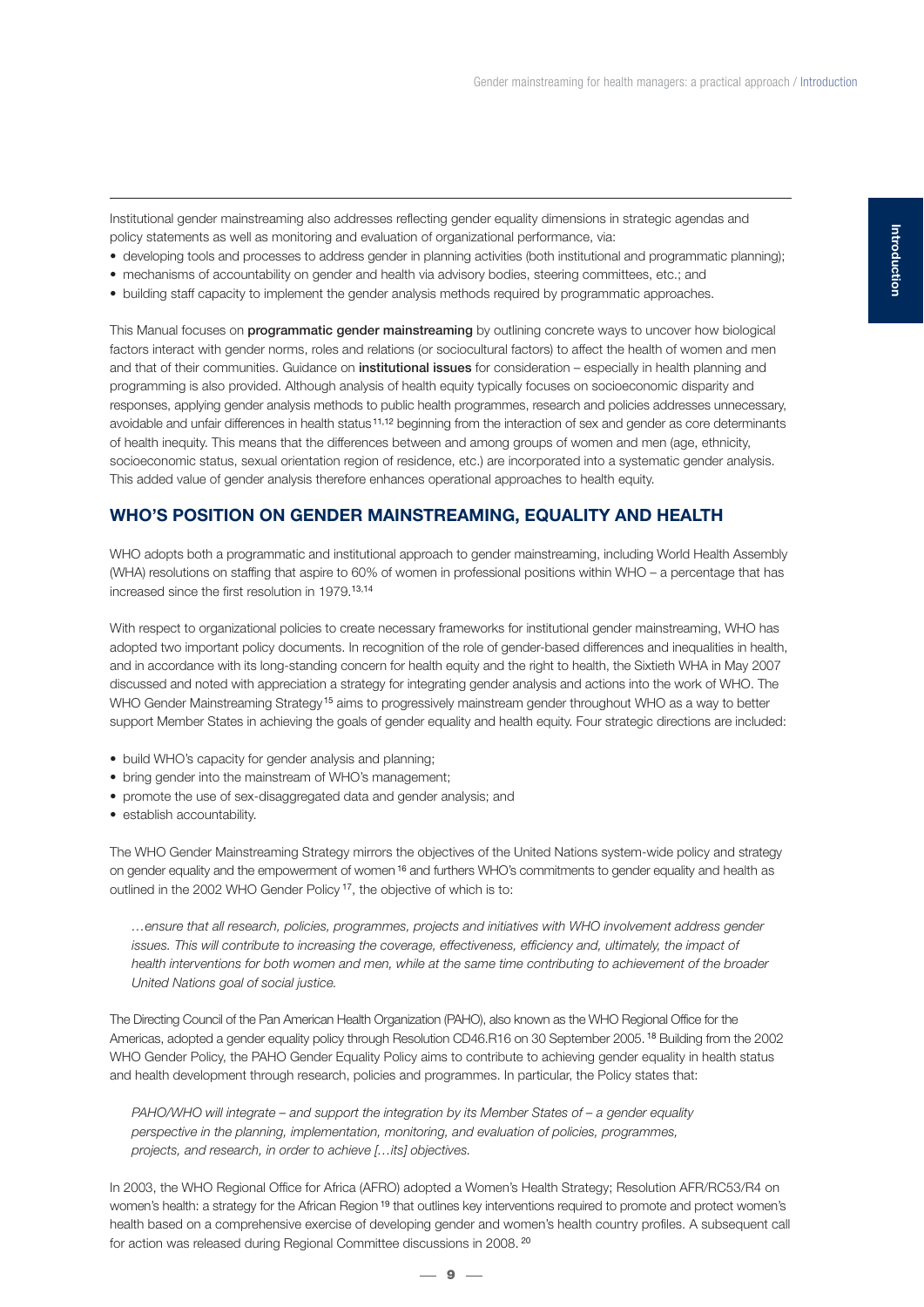Other WHO regional offices have developed strategic directions based on either the WHO Gender Mainstreaming Strategy or the WHO Gender Policy to guide their work.

This Manual, then, supports efforts towards both institutional and programmatic gender mainstreaming by contributing to the implementation of global and regional gender and health policies. It furthers WHO's efforts to integrate gender considerations\* in all aspects of its work and in building country-level capacity to address gender-based health inequalities. It supports the Eleventh General Programme of Work <sup>21</sup>, which outlines the Organization's strategic priorities until 2015, as well as the strategy for integrating gender analysis and actions into the work of WHO and numerous other international mandates on gender mainstreaming and health equity. The Manual also supports the WHO Global Competency Model, a framework designed to support WHO staff in having a shared vision and direction as well as promoting positive behaviour.

#### **Tools for integrating gender into public health**

*Gender mainstreaming is essential to realizing the right to health and it puts people at the centre of public health programmes and policies!*

A range of stakeholders across sectors have developed numerous tools, guidelines and frameworks to inform the process of examining the ways in which gender-based differences and inequalities influence the health of women and men (known as gender analysis). These are generically referred to as gender analysis tools.

Usually formulated as questions, gender analysis tools guide one through a systematic process of examining the influence of gender-based differences and inequality on health. 12,22 The reasons behind gender-based differences in health are often difficult to uncover by using traditional health analysis methods. Conducting gender analysis is, in many ways, similar to tending a garden. What appears on the surface neither adequately reflects the complexity of the intertwining roots beneath nor reflects the stronghold these roots may have in the soil. Gender analysis is a similar process. Things must be examined in a bottom-up manner, understanding the realities of local populations before moving up to national and international levels to understand the root causes of how and why power, rights and access to important health-related resources are distributed unequally among internal groups.

This Manual equips you with practical tools to detect where and why gender inequality has harmful effects on health in order to develop adequate and appropriate interventions. **WHO gender analysis tools** are introduced throughout the Manual, with guidance on how to use them. They are also available on the CD-ROM accompanying this Manual as well as on the website of the Department of Gender, Women and Health (*www.who.int/gender*).

#### **Sound gender analysis requires high-quality data from multiple sources**

The use of sound evidence in making decisions is very important in public health work. This also applies to work on gender and health. The Manual includes some of this evidence from various regions – on women's and men's vulnerabilities due to gender norms, roles and relations – but should not be considered a complete and up-to-date summary of gender and health data. Users are required to dig under the surface of their contexts to use local, relevant data that can guide their own process of gender mainstreaming. This means that facilitators and participants alike need to actively engage themselves in searching out good sources of context-specific information. This engagement is part of an institutional approach to gender mainstreaming.

Data to support the development of gender mainstreaming efforts as well as methods to comprehensively evaluate their impacts are lacking. In addition to the challenges of measuring gender norms, roles and relations across countries and programme areas, the struggle to obtain adequate sex- and age- disaggregated data persists.

Despite this evidence gap, gender-based health inequities can – and must – be addressed and alleviated. Existing evidence is sufficient to know that gender inequality is an important determinant of health. However, while data sets and methodologies are strengthened, men, women, girls and boys should not continue to suffer the health consequences of harmful gender norms, roles and relations. They should **not** have to wait indefinitely for the health sector to consider and address the inequalities they face. We can act **now** on the information we have, and this Manual will help get you started in the right direction. The millions of women, girls, boys and men for whom harmful gender norms, roles and relations pose a risk to their health and well-being have been waiting too long for such action.

<sup>\* &</sup>quot;Integrating gender considerations" is used interchangeably with "gender mainstreaming".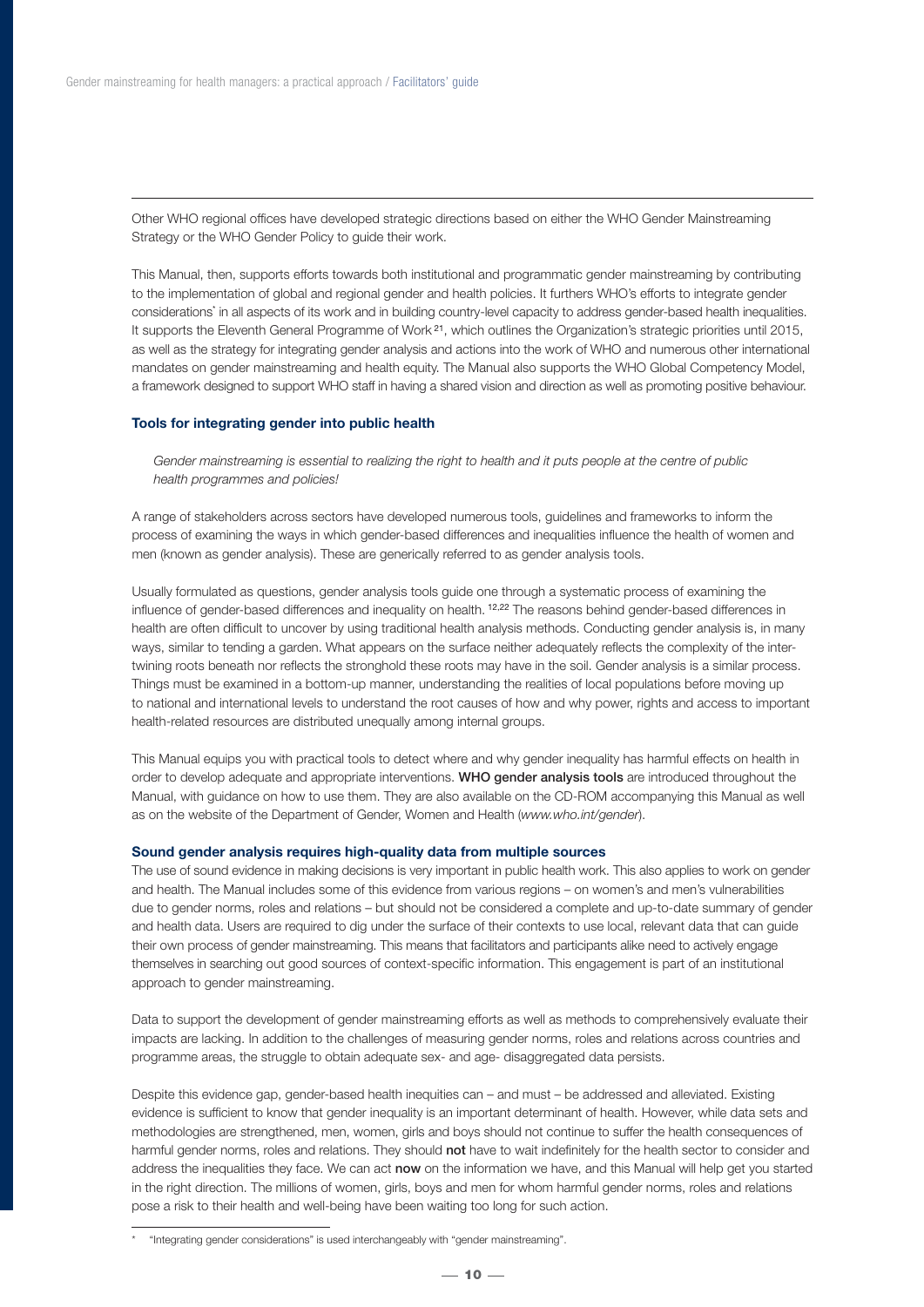# **ORGANIZATION OF THE MANUAL**

The manual adopts a modular, practical approach and is aimed at public health managers in international, national or community-based institutions. Modules are conceptually organized around answering the questions "What do we know?" and "What can we do?" about gender inequalities in health through global and regional examples, case studies and evidence. These questions are asked about a health condition or problem as well as about organizational mechanisms and structures through which health-related interventions are implemented.

#### **Progressive approach: from awareness to action in three Modules**

Three consecutive core Modules provide you with understanding and basic skills to integrate gender into public health activities. The Modules progressively introduce tools to conduct gender analysis and assessments and to develop gender-responsive actions. The figure below provides an overview of the three modules and their general content.



**Aims to develop a common understanding** among participants of key concepts and stimulate participants to get past politically correct discussions of gender and begin to grapple with the reasons why public health professionals should address gender and its links with human rights and other determinants of health.

Applies key concepts from module 1 in a framework to conduct gender analysis of a health problem. This module introduces two core WHO gender analysis tools, the Gender Analysis Matrix (GAM) and Gender Analysis Questions (GAQ). Institutional processes are also discussed and a worksheet for participant practice is provided.

**Builds on modules 1 and 2**, to introduce additional WHO gender analysis tools to asses existing programmes and policies (Gender Responsive Assessment Scale – GRAS, and Gender Assessment Tool – GAT) as well as a gender and health planning checklist. Ultimately, this module aims to guide users through the process of developing gender-responsive actions for the health sector.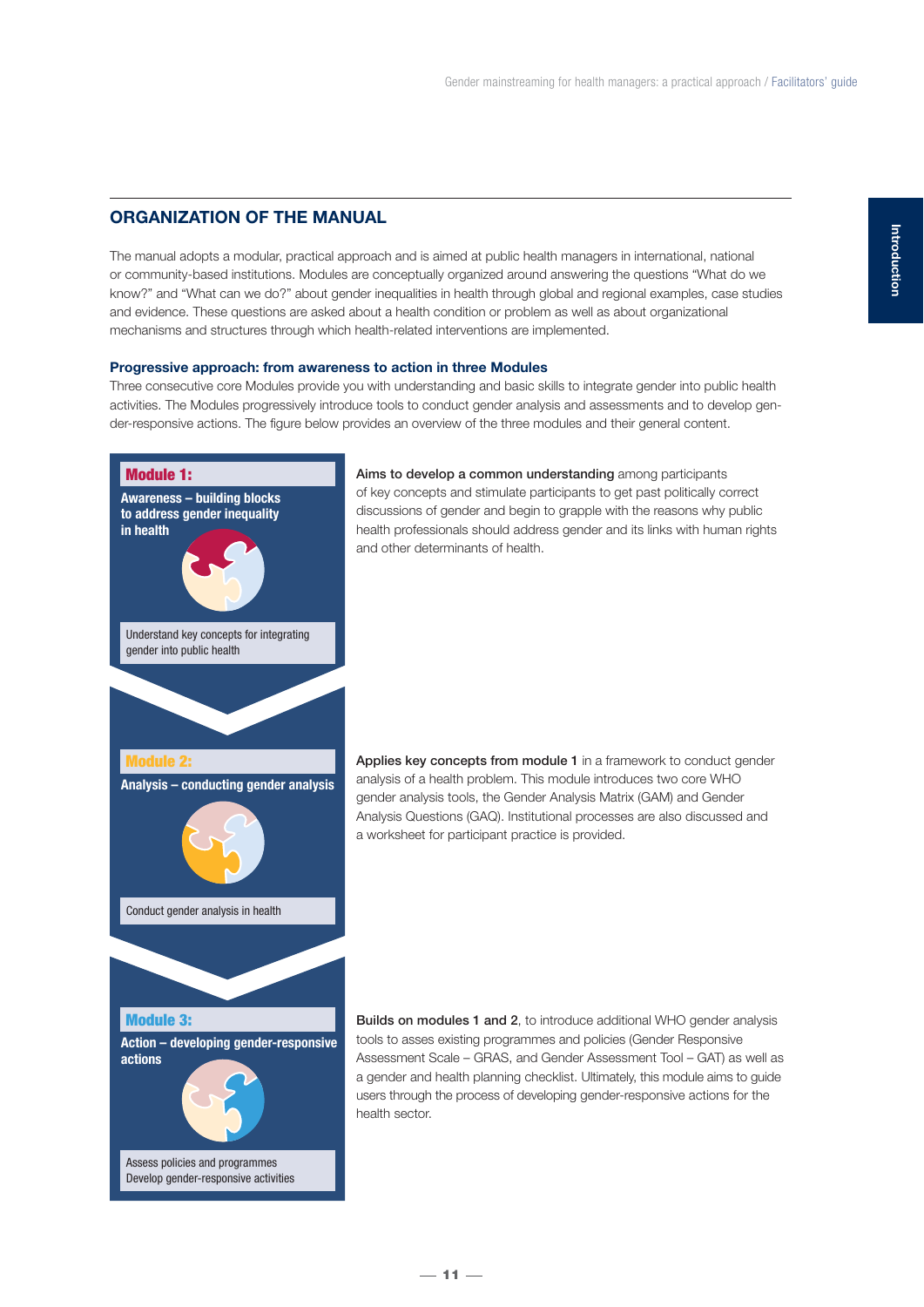#### **Components of the Manual**

The Manual consists of two booklets to guide work across the three modules: the **Participant Notes** and a **Facilitator's Guide**. A complete reference list and a glossary are provided. The accompanying CD-ROM includes electronic versions of WHO gender analysis tools, the entire Manual and other relevant electronic materials that may be of use while applying gender mainstreaming methods in your daily work.

The **Facilitators' Guide** consists of step-by-step guidance to work through the objectives of each Module. Supporting material is provided in the format of PowerPoint slides, handouts, flip-chart content, group work templates, evaluation forms, etc. Each Module has an overview at the beginning stating the **estimated timing for learning activities as well as materials required**. The Facilitators' Guide is divided according to the three main Modules, including a **general introduction** and **conclusion to the workshop**. Each part is further divided into sections that contain at least one related **learning activity**. The aims of each learning activity are outlined, followed by preparations required, notes for facilitators as well as a **suggested process** for conducting the activity.

The **suggested process** refers to learning materials and relevant sections of the Participant Notes to enable facilitators to easily navigate through the materials for both preparation and implementation. Specific points to highlight or summarize various topics, and with the use of PowerPoint slides, are provided; these are not intended to serve as dogmatic scripts for facilitators but to serve as a guide on key messages to be conveyed. Notes are included on the PowerPoint slides for facilitators so that sessions can be run with minimum reading from the Facilitator's Guide during the workshop.

To support smooth transitions between learning activities, a feature called **suggested transition to next section** is included with tips and ideas for facilitators to draw upon.

Materials for learning activities include a range of items such as:

- flip-chart content;
- participant handouts;
- specific activity materials;
- PowerPoint slides (for be transferred to overhead slides or flip charts as necessary); and
- group work templates.

The accompanying CD-ROM includes the PowerPoint slides in electronic, modifiable versions as well as selected learning materials and tools for easy adaptation and use.

**Tips for facilitators** are included throughout the Modules. These tips have been prepared based on numerous pilot tests and applications of the Manual across WHO regions and at all levels. They are designed to support facilitators in using the Manual. They are not meant to be unduly prescriptive but are suggestions intended to help in running the workshop. If you come across other tips that would be helpful for other facilitators, please contact the Department of Gender, Women and Health for inclusion in future updates of the Manual.

**The Participant Notes** includes background reading, worksheets and WHO gender analysis tools that mirror each section of the Facilitator's Guide. Facilitators are strongly encouraged to read and refer to the Participant Notes throughout the workshop – and to encourage participants to read them before coming to the workshop. The Participant Notes are the main source of information for participants and are referred to often throughout the workshop.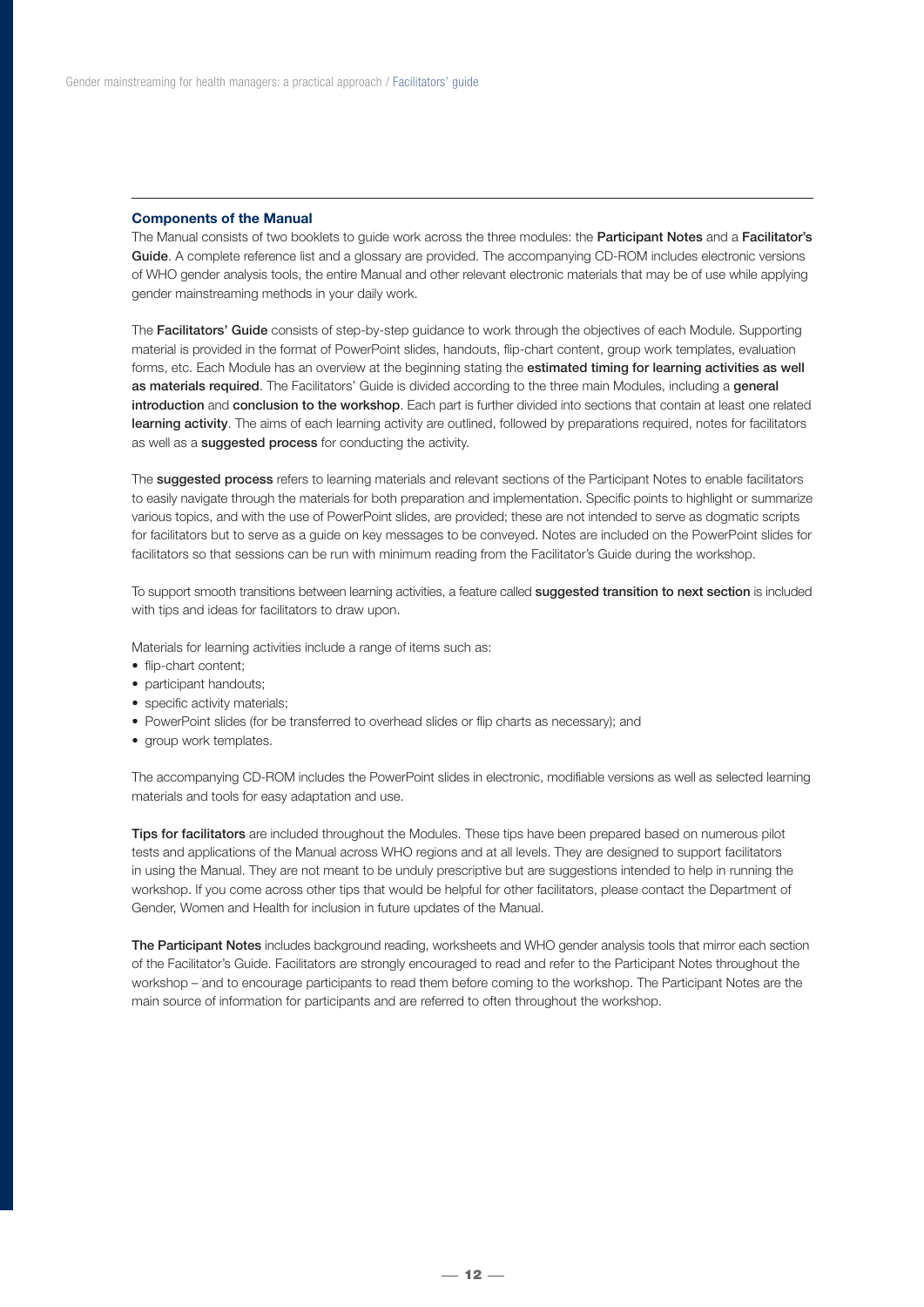

# **HOW TO USE THE MANUAL**

The Manual is intended to guide face-to-face capacity-building activities (known as gender training) on gender mainstreaming for public health programme managers. The method is progressive, participatory and based on principles of adult and experiential learning.

Typically, the Manual is used in **three- to four-day workshops** to accommodate the range of activities included and allow enough time for participant involvement and sharing of experiences that contribute to achieving the objectives of each section. The Modules do not have to run during the same training event. However, adjustments need to be made if long delays are planned between Modules to include adequate review of previously covered materials.

The Modules also allow for a great deal of flexibility in **adapting** the content. Selected learning activities can be used for different purposes. For example, if you are required to prepare an awareness raising briefing on the links between gender equality and health, activities can be selected from Modules 1 and 2 and may be sufficient for the objective and target audience at hand. Symbols indicate in each Module the activities considered to be **core learning activities** to transfer skills on gender mainstreaming and health. Facilitators are strongly recommended to include all core learning activities.

**Optional learning activities** are provided in annexes to each Module that allow facilitators to choose from a range of activities and methods, including learning activities that may be more appropriate to specific target audiences, such as managerial, administrative or communications staff. Optional learning activities can also be used to complement multiple learning activities across Modules; this is indicated so that facilitators can choose the best time and place within their workshop for these activities. The following considerations are important if optional learning activities are used: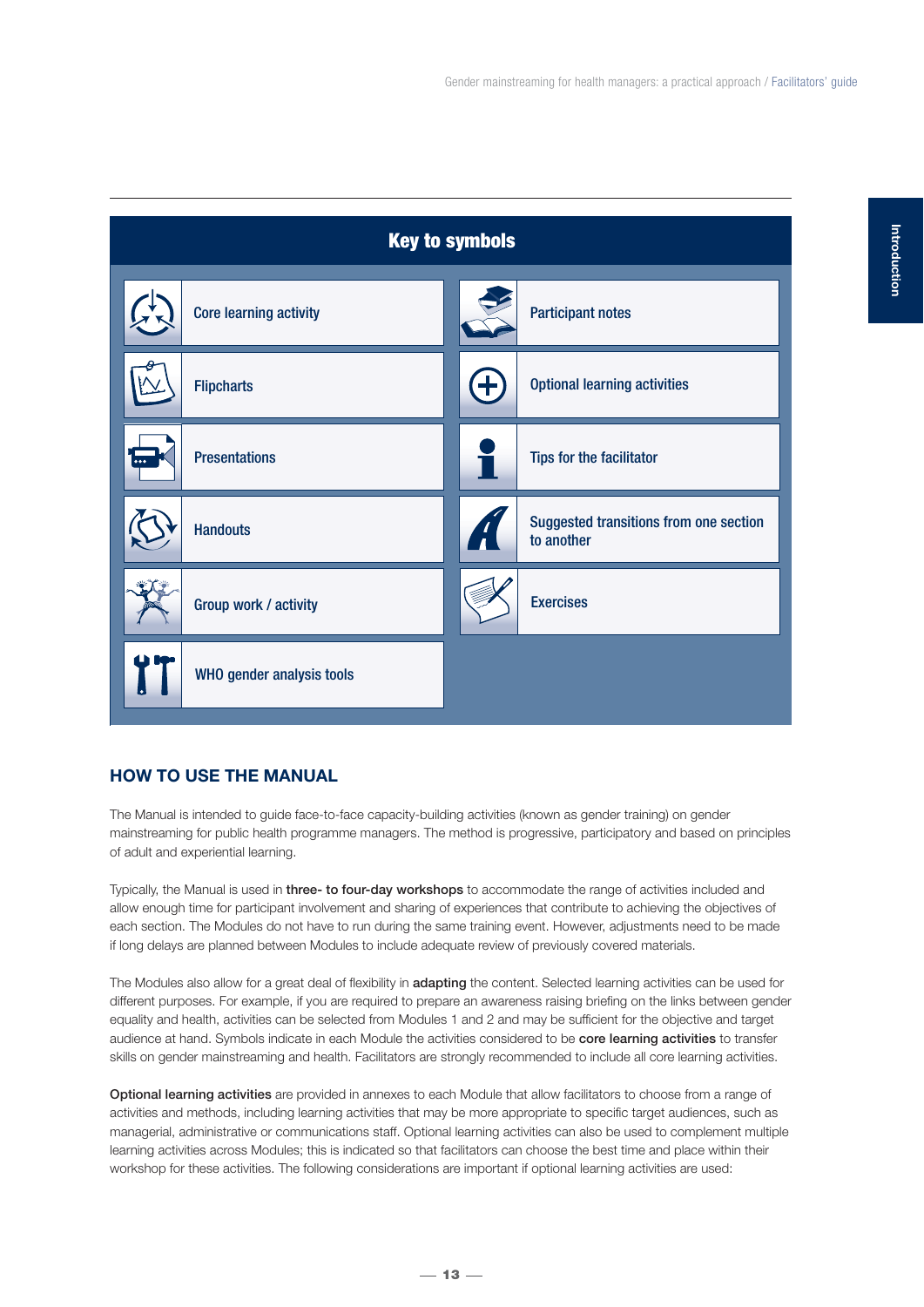- Optional learning activities can be used in evening sessions, as "homework" or referred to for participants to look at after the workshop.
- Including optional learning activities will have time implications that require advance planning.
- Optional learning activities can be conducted with specific participants in parallel sessions to allow for more indepth discussion on certain areas, such as developing human resource plans. If this is done, the following should be considered.
	- Use a co-facilitator.
	- Make sure to bring the group back together to share the various activities, with short summary presentations as necessary.

Additional Modules and/or activities will be developed to complement areas that are not covered in the three core Modules. For updates and information, please visit *http://www.who.int/gender*.

#### **Adapting the Manual**

The Manual has been developed as a resource and may require adaptation to different contexts. Prepare your Modules before the workshop. Use and adapt the material according to your facilitation style, the group (professional and geographical background) and the resources available.

The Modules are global in nature, and the examples and evidence included tend to be global. When possible, regional or country-specific examples and data have been included. Facilitators are encouraged to use data that are most relevant for the group. Use global and other comparative data or strategies provided in the Manual when necessary to provide some contrast and let participants know how similar issues are represented in other parts of the world where appropriate.

It is strongly recommended to always use sex-disaggregated data. When sex-disaggregated data are not available, this should be stated and discussion generated with participants about the obstacles that non-disaggregated data poses to gender analysis. Always link the material to local examples and issues.

Training techniques such as icebreakers, buzz groups, group discussions, case studies and games are used throughout the Manual. These can all be modified to the training technique that may be better suited to your audience. Other training techniques to consider in experiential, adult learning include: brainstorming (through balloons, free writing or listing, etc); statement ranking; sentence completion; questionnaires or case studies; creative work (such as drawing, mapping, role playing, etc.) and debates. Adapt training techniques to your group and comfort in facilitation.

#### **Facilitator preparation**

Gender training is a complex task, as it aims to raise awareness, change behaviour, build skills and knowledge of participants related to gender – which touches on personal and political issues. 4,23,25 Facilitators must be professionally and personally equipped to accompany participants in a process of consciousness-raising and active engagement with new skills, navigating through sometimes difficult waters when faced with scepticism or resistance to addressing gender as a determinant of health.

Facilitators may find the following tips useful:

- Be familiar with the local context, concepts and applications of gender and health before facilitating a group with this Manual. If gender training is relatively new for you, take some time to think about how you feel about and understand the concepts. Be prepared for your own views to be challenged and to deal with participant reactions that may be antagonistic. **Learning about gender is a process**, and you will discover things along the way from participants and yourself as you begin to reflect deeper on the issues at hand. Ask for support if you need it!
- The broader development and social science literature may define gender and gender analysis differently. The definitions presented here are those used by WHO and have been adapted to public health contexts as necessary. Facilitators are encouraged to use these definitions; if not, make necessary adjustments to audiovisual materials and the Participant Notes to avoid confusing participants.
- **Co-facilitation** (or shared between three or four facilitators for different sections) has proven to be effective regardless of group size. This allows for increased diversity in delivery for participants, diverse facilitator experiences and allows for better coverage of group work and overall logistics preparations.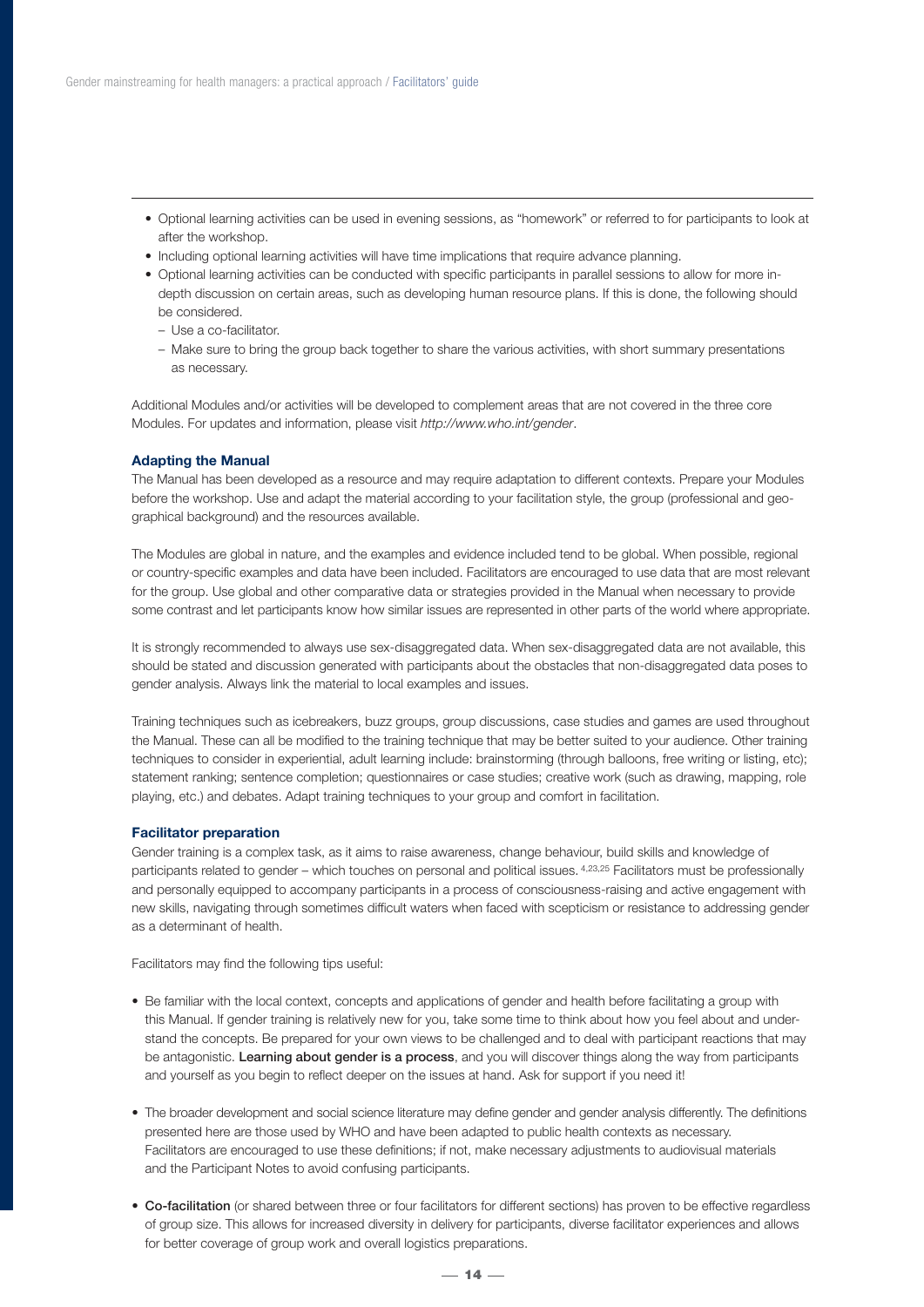- Look for **regional or national examples** of gender mainstreaming from the countries or districts of the participants attending the workshop. This acknowledges existing work being carried out in countries and does not assume that this workshop is the starting point of gender work in the given context.
- Do not read the presentations word for word; summarize the key points. This requires reading and **having a sense of ownership of the material** before the workshop begins.
- Talking points on several of the slides are provided to guide you through the sessions if needed. These points may also be useful for clarifying concepts during discussions.
- Let participants read the material to the rest of the group, when necessary, and **ensure participation by both men and women** during discussions.
- Give participants an opportunity to read the material on their own and ask questions. **Refer to the Participant Notes** and remind them of additional reading throughout the worshop.
- In addition to changing the mode of presentation, the key to avoiding boredom and maximizing learning is to **apply theory with examples and to encourage discussion, drawing on participants' experience**.
- Counterbalance the intense nature of the workshop with energizers, breaks and fun activities. See below text box for suggested energizers.
- Gender work is often challenging. It is closely linked to participants' own values, beliefs and culture. Be aware of and sensitive to this when engaging in discussions on contentious or charged topics such as religion or cultural traditions. **Avoid judgement at all costs and enable open dialogue on ways to mitigate harmful health impacts of gender norms, roles and relations**.
- Remember, the focus of this workshop is on improving public health policies, programmes and service delivery. The Manual has been designed as a resource to **encourage critical, analytical thinking and action**. Even though some participants may have personal gender biases, the tools can help to uncover gender issues in the context of health in an accessible and non-threatening manner.

#### Suggested energizers – for use throughout the Modules when needed

When facilitators notice that participant energy is lagging, or after a long session, energizers are good tools to bring participants back into focus. Here are a few examples of energizers that can be used; facilitators may need to adapt or use those that are culturally appropriate. It can also be fun to ask participants (in advance) to share energizers from their cultures with the group – an especially effective technique to involve participants, promote sharing of cultural songs or dances. Energizers should not take more than 5-10 minutes.

1. Get the malaria mosquito! Have everyone stand up. Participants pretend that they are being attacked by a swarm of malaria mosquitoes. Ask them to try to kill the mosquitoes by clapping their hands together. Start with a swarm above their heads, moving down to in front of them, to their left and right, and finally at their feet. An alternative is to ask them to protect their neighbour and kill the malaria mosquitoes in the same direction around their neighbour.

2. Body gender. Have everyone stand up and form small groups with their neighbours. Assign each group a "gender term" that has been used in the training, making sure to select short ones. Examples include sex, gender, equality, norms and roles. Each group must quickly decide together how to spell out the assigned term with their bodies (in line formation, with movement, etc.) and then demonstrate this for the larger group. If facilitators would also like to use this as a way of recalling terms, groups could be asked to define their term after their "spelling" demonstration.

3. Affirming commitments to gender equality. Write the phrase "Gender equality is good for health" on a flip chart or somewhere visible where everyone can see it. Ask everyone to stand in a circle – away from their workshop materials. One by one, each person counts.  $1.2, 3.4$ The fifth person will say the first word of the phrase (gender). The counting restarts from 6, and the tenth person will say the second word of the phrase (equality). Counting restarts from 7 and the 15th person says "is", and so on. If someone loses count or forgets to replace a number with a word in the phrase, the group must start over again with the word gender. Continue until the phrase is complete.

Note: these energizers were modified from other materials. For further examples of energizers that can be used, facilitators can consult the Oxfam gender training manual  $^{23}$ , trainingfairy.com  $^{24}$  or the wide range of adult learning materials available on-line and in-print.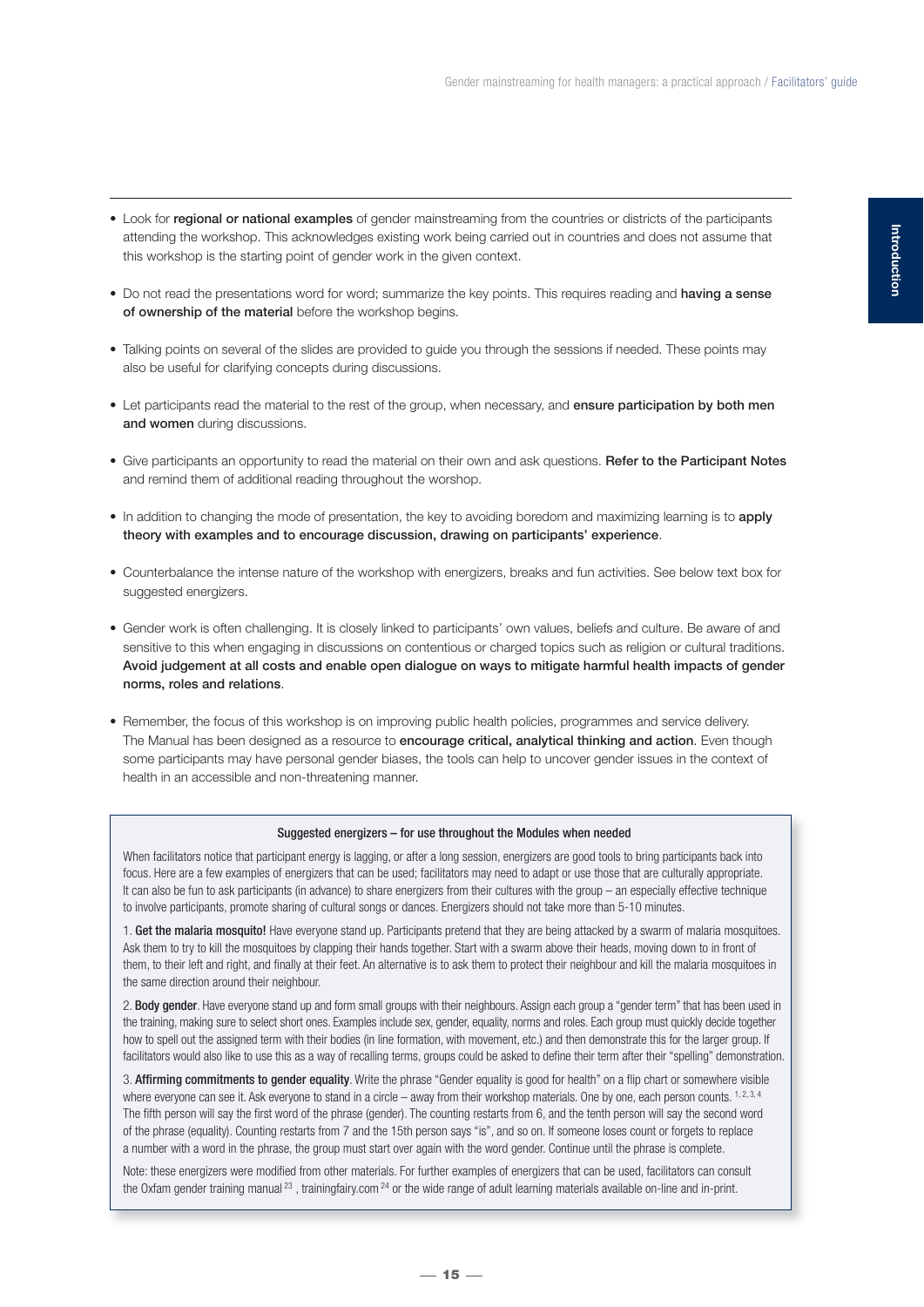- The course outline is a guideline that has been based on progressive learning competencies; use and adapt it to group needs. Timing depends on the size, level of existing gender knowledge in the group and logistics such as travel, tea breaks and catering arrangements. Factor all these variables into your planning. The Modules can be run in a flexible manner – if you are short of time, shorten activities, modify the mode of delivery or select only those highlighted as core learning activities.
- A complete reference list is provided at the end of both the Facilitators' Guide and the Participant Notes. The Participant Notes should be sent to participants in advance for preparation. It is advisable to provide them with the materials at least on the first day of the training for background reading and activity completion.
- Modify the PowerPoint slides as necessary, including photos, images and data that will be most relevant and stimulating for the group of participants.
- Incorporate progressive evaluations of participant understanding between Modules. This helps to ensure that objectives are met and provides facilitators with crucial input on areas that may need to be revised.

#### **Workshop preparations**

The preparations and arrangements detailed below are suggested to ensure that the workshop runs smoothly. If implementation is shorter or longer than three days, facilitators need to make necessary adjustments.

#### **General preparatory procedures**

- 1. Prepare materials (as outlined at the beginning of each Module) in advance.
- 2. Photocopy, reproduce or distribute materials for participants (see materials for distribution below).
- 3. Select a few energizers to be used periodically throughout the workshop when needed.
- 4. Prepare flip charts for the Modules.
- 5. Prepare name tags for participants.
- 6. Ensure enough blank flip charts, markers of different colours, adhesive tape, coloured index cards and other supplies are available.
- 7. Prepare necessary materials for evaluation.

#### **Room arrangements**

- 1. A U-shaped seating arrangement is preferable with enough space for people to move around and view the presentations and flip charts. The activities involve some degree of both facilitator and participant movement, and the set-up of the room should allow for such interactivity.
- 2. Audiovisual equipment should be arranged and tested.
- 3. Equipment for hanging flip charts, projecting presentations should be available and tested.
- 4. Flip-chart paper and various coloured markers should be available and set up.
- 5. Laptops or other methods of recording (such as flip charts) for group work in Modules 2 and 3 are recommended with appropriate templates readily available.
- 6. Space for group work in Modules 2 and 3 should be arranged. Groups can work in the same room if the room is large enough and the noise does not carry too much from one group to another. A typical training session with 20-25 participants will have four working groups. Ideally, break-out rooms are best for the group work to allow the groups to discuss without interrupting others.

#### **Materials for distribution**

Folders are recommended for the participants – and ideally should be sent in advance to participants for their review and preparation. Suggested content for the participants' folders include:

- programme or agenda of the training session;
- list of participants;
- Participant Notes:
- handouts for each participant as indicated in the relevant Modules:
- copies of the PowerPoint slides used during the Modules; and
- note pads.

In addition to the general preparations above, here is a suggested **checklist for planning and preparing a workshop**, noting that each Module includes an overview of detailed preparations required for specific activities.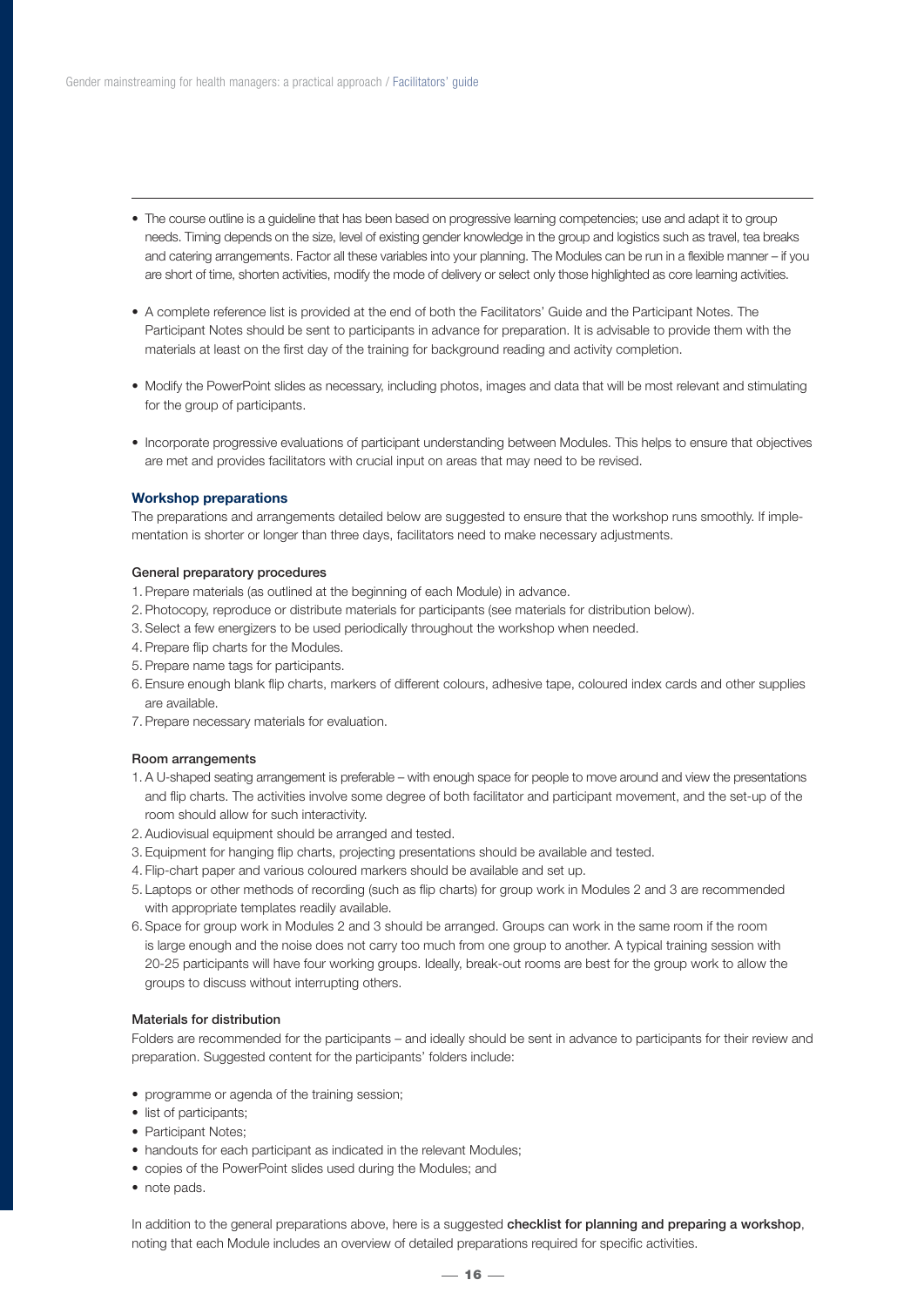| <b>Checklist for planning and preparing a workshop</b>                                                                                                                                                                                                                                                                                                                         |
|--------------------------------------------------------------------------------------------------------------------------------------------------------------------------------------------------------------------------------------------------------------------------------------------------------------------------------------------------------------------------------|
| <b>Planning ahead</b>                                                                                                                                                                                                                                                                                                                                                          |
| $\Box$ Develop List of Participants, considering functions, roles and expected follow up actions with respect to gender mainstreaming<br>in health sector activities.                                                                                                                                                                                                          |
| $\Box$ Determine workshop objectives with respect to Module 3 (planning activities). For example, will participants work within existing<br>policies and programmes (e.g., an existing national health strategy) or will the exercises be forward-looking to future development<br>of activities (e.g., country X has plans to develop a gender and/or women's health policy)? |
| This may mean you also need to acquire and review these materials, incorporating them throughout the materials either as examples<br>or part of the group work in Modules 2 and 3.                                                                                                                                                                                             |
| $\Box$ Draft <b>agenda</b> (see Agenda template)                                                                                                                                                                                                                                                                                                                               |
| $\Box$ Procure local information, data, reports, etc necessary for <b>activity adaptation</b> (see Modules for further information).                                                                                                                                                                                                                                           |
| $\Box$ Draft and send <b>invitation letters</b> .                                                                                                                                                                                                                                                                                                                              |
| $\Box$ Arrange travel, accommodations, venue, food for a successful workshop.                                                                                                                                                                                                                                                                                                  |
| <b>Opening the workshop</b>                                                                                                                                                                                                                                                                                                                                                    |
| $\Box$ Determine opening ceremonies and what formalities are required for the context. Contact dignitaries well in advance to ensure<br>availability and make sure to follow up as the workshop dates come closer.                                                                                                                                                             |
| <b>Module 1</b>                                                                                                                                                                                                                                                                                                                                                                |
| $\Box$ Ensure an <b>open space for the Power Walk</b> , with a back up location in case of bad weather.                                                                                                                                                                                                                                                                        |
| $\Box$ Adapt activities (e.g., Flash Card Facts, Power Walk) to local context as necessary.                                                                                                                                                                                                                                                                                    |
| <b>Module 2</b>                                                                                                                                                                                                                                                                                                                                                                |
| $\Box$ Ensure space (or break out rooms) for two to four groups.                                                                                                                                                                                                                                                                                                               |
| $\Box$ Based on the type and number of participants, <b>divide the group for conducting gender analysis of a health problem</b> .                                                                                                                                                                                                                                              |
| $\Box$ Select topics for group work based on context and mix of participants for "voting".                                                                                                                                                                                                                                                                                     |
| $\Box$ <b>Prepare group work material</b> electronically or on flip-chart paper. For example, group work templates can be downloaded into laptops<br>for group work.                                                                                                                                                                                                           |
| $\square$ Select optional learning activities as appropriate.                                                                                                                                                                                                                                                                                                                  |
| <b>Module 3</b>                                                                                                                                                                                                                                                                                                                                                                |
| $\Box$ Ensure space (or break out rooms) for two to four groups.                                                                                                                                                                                                                                                                                                               |
| $\Box$ If using parallel sessions (see Module 3 optional learning activities), ensure enough space and time in advance.                                                                                                                                                                                                                                                        |
| $\Box$ <b>Prepare group work material</b> electronically or on flip-chart paper. For example, group work templates can be downloaded into laptops<br>for group work.                                                                                                                                                                                                           |
| $\Box$ Photocopy Module 2 group work outputs for use in Module 3 group activities.                                                                                                                                                                                                                                                                                             |
| $\Box$ Adapt or develop GRAS examples to local context as necessary.                                                                                                                                                                                                                                                                                                           |
| $\Box$ Select and/or solicit country work plans / policies / programmes for use in group activities.                                                                                                                                                                                                                                                                           |
| $\square$ Select <b>optional learning activities</b> as appropriate.                                                                                                                                                                                                                                                                                                           |
| <b>Concluding the workshop</b>                                                                                                                                                                                                                                                                                                                                                 |
| $\Box$ Test, modify or adapt Gender Jeopardy.                                                                                                                                                                                                                                                                                                                                  |
| $\Box$ Adapt Certificate template and determine who will sign, ensuring to secure necessary authorizations and permissions in advance.<br>Note that certificate preparation and printing should only begin once a list of participants is finalized.                                                                                                                           |
| $\Box$ Prepare photocopies of all group work (Modules 2 and 3) for distribution.                                                                                                                                                                                                                                                                                               |
| Evaluation <sup>2</sup>                                                                                                                                                                                                                                                                                                                                                        |
| $\Box$ Prepare Progress Check flip charts or handouts as indicated in Modules 1 and 2.                                                                                                                                                                                                                                                                                         |
| □ Identify an "evaluation officer" or someone in the group that could report back on the previous Module's content during Progress<br>Checks as appropriate.                                                                                                                                                                                                                   |
| $\Box$ Photocopy participant evaluation forms (see Concluding the workshop) and distribute at the beginning or mid-way through<br>Module 3 to give participants time to complete them.                                                                                                                                                                                         |
| $\Box$ Develop pre and post test questionnaires as necessary. Ensure that these are simple, that there are clear ways of grading them,<br>and that time is included in the conclusion session to conduct and discuss.                                                                                                                                                          |

<sup>2</sup> Note that monitoring and evaluating gender mainstreaming skills building and transfer is an important component of capacity building that enables follow-up on concrete actions after this hands-on workshop. Facilitators should check *http://www.who.int/gender* for forthcoming tools to monitor and evaluate application of skills developed from the use of this manual.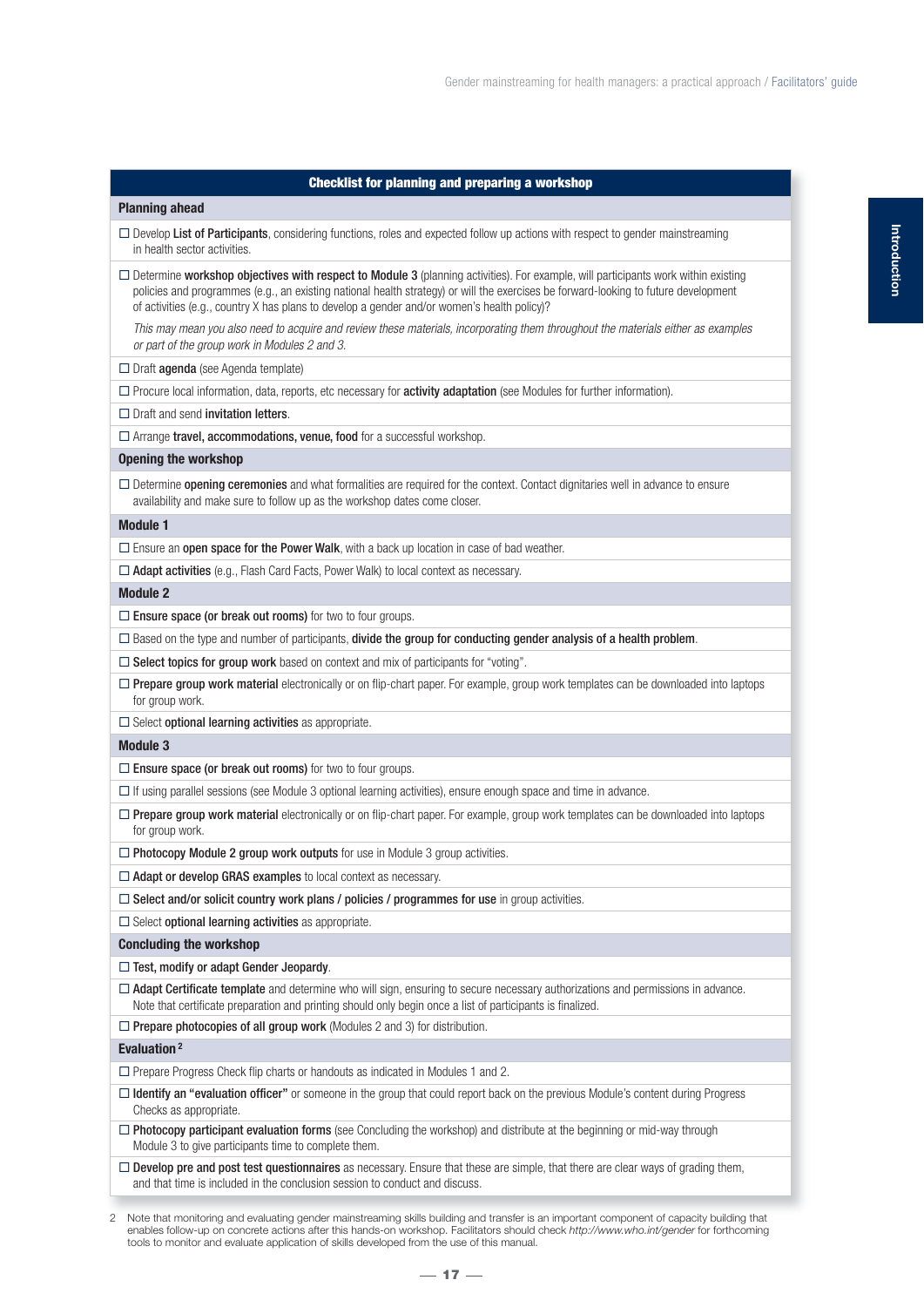# **MORE THAN CAPACITY-BUILDING**

Gender training has multiple objectives with respect to awareness-raising, behavioural change and development of new knowledge and skills on gender. 23,24,26 The health sector has paid less attention to gender than other sectors until recently, as the focus has tended to be on physiological factors of health and illness or on sex-specific conditions affecting women or men. This means that capacity in the health sector to address gender as a determinant of health may be disparate across contexts. It is important to use gender training opportunities as a means to **foster dialogue and develop a network with local partners on ways to reduce the harmful health effects (or enhance any positive health effects) of gender norms, roles and relations**.

Such a dialogue is achieved through acknowledging, from the outset, that scepticism on gender and health exist – often from partners that hold much decision-making power. Activities in the Manual are designed to challenge sceptics and supporters alike to develop **practical ways to address gender inequalities in health** – and ultimately, improve the health of women and men of all ages and social groups.

One very practical, concrete step to achieve gender training objectives is to recognize that the work of **gender mainstreaming is not an individual task**. Collective action and learning are crucial to address gender equality in health. Due to contextual particularities and the nature of gender norms, roles and relations, what works in one setting may not work in another – but the lessons learned from different experiences can benefit everyone. **Network building** should not be underestimated as a means to ensure the sustainable development of capacity on gender mainstreaming. When the implementation of this Manual is planned, it should be remembered that convening public health managers with a responsibility to integrate gender into their public health activities in capacity-building workshops has a **dual purpose** of **strengthening their capacity to use and apply gender analysis tools** and **creating a network for sharing experiences and collaborating within and between countries**. This is reflected in the template agenda through the inclusion of sessions for inter- or intra- country presentations. Such mechanisms for sharing in the workshop agendas may increase the time needed for activities and discussion; however, the strengthened networks and lessons learned that result are valuable towards progressively mainstreaming gender in public health activities in community, national, regional and international efforts.

You will be asked to think outside the box throughout this Manual: to rethink the way you view your programmes and policies. You will be asked to look for hidden answers to hard questions, to dig them out and to find their roots. This requires an open mind to see the world in a different context than the norm and an insatiable curiosity to ask "*Why does this happen?*" for phenomena that you may have never questioned before.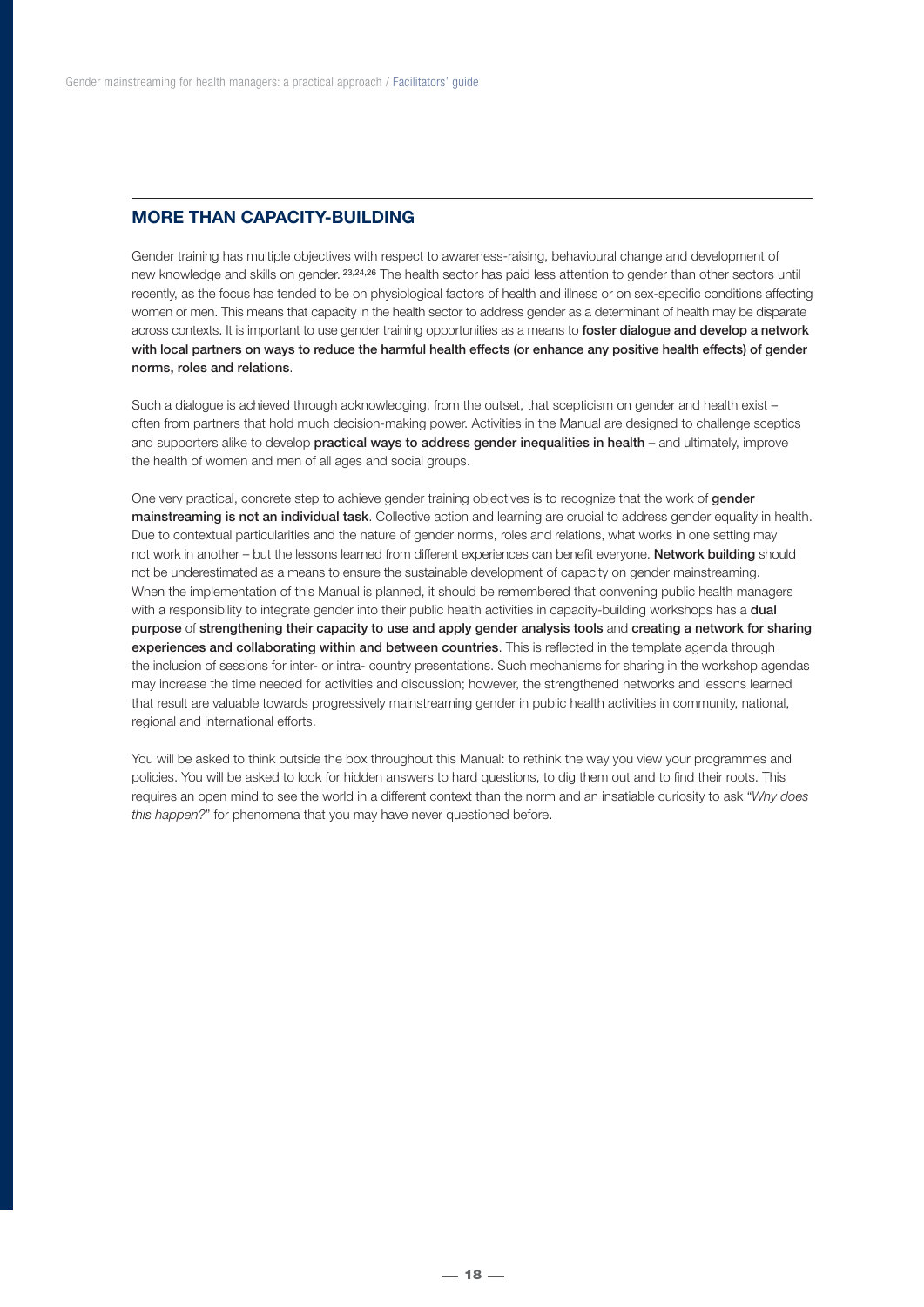# **WORKSHOP AGENDA TEMPLATE**

An outline is provided for a three- to four-day workshop. Facilitators need to make necessary adjustments to suit local contexts, formalities, group size and selection of optional activities. Note that days and times are provisional and include core activities only.

| <b>Tentative times and activities</b>                                                  | <b>Planning remarks</b>                                                                                                                                                                                                                                                                                                                                                                                                                                                                                                                                                                                                                                                                                                                      |
|----------------------------------------------------------------------------------------|----------------------------------------------------------------------------------------------------------------------------------------------------------------------------------------------------------------------------------------------------------------------------------------------------------------------------------------------------------------------------------------------------------------------------------------------------------------------------------------------------------------------------------------------------------------------------------------------------------------------------------------------------------------------------------------------------------------------------------------------|
| Days before the workshop                                                               |                                                                                                                                                                                                                                                                                                                                                                                                                                                                                                                                                                                                                                                                                                                                              |
| Planning meetings<br>Preparing the folders and room<br>Facilitators' briefing          | Refer to the introduction of the Facilitators' Guide for more information.                                                                                                                                                                                                                                                                                                                                                                                                                                                                                                                                                                                                                                                                   |
| Day $1 - Day 2$                                                                        |                                                                                                                                                                                                                                                                                                                                                                                                                                                                                                                                                                                                                                                                                                                                              |
| $08:30 - 09:00$<br>Opening remarks and welcome<br>Workshop objectives, agenda Overview | Module 1 includes the setting of workshop objectives, participant introductions and general ground<br>rules. Each region or country will need to adjust the scheduling according to contextual protocol for<br>opening ceremonies. See Introduction to the workshop for more details.                                                                                                                                                                                                                                                                                                                                                                                                                                                        |
| $09:00 - 10:30$<br>Module 1: Does gender really matter<br>in health?                   | Sections to be covered:<br>• 1.1: Does gender really matter in health?<br>- Learning activity 1.1: Flash card facts<br>• 1.2: Sex and gender are not the same<br>- Learning activity 1.2a: Sex and gender - what is the difference?<br>Please note that the activities estimated in each time slot will depend on the size and level<br>of the group.                                                                                                                                                                                                                                                                                                                                                                                        |
| $10:30 - 11:15$ Break                                                                  |                                                                                                                                                                                                                                                                                                                                                                                                                                                                                                                                                                                                                                                                                                                                              |
| $11:15 - 11:45$<br>Country presentations                                               | This session can be useful in either a country or intercountry workshop to foster sharing of experiences.<br>Country focal points provide brief presentations with respect to the following questions.<br>1. What are your main activities in gender mainstreaming?<br>2. What are the main supporting factors for successful gender mainstreaming in public health?<br>3. What are the main challenges for successful gender mainstreaming in public health?<br>4. How have you overcome or addressed these challenges?<br>5. What do you and your team require to successfully mainstream gender into your activities over<br>the next five years?<br>6. What can WHO or the health ministry do to support gender mainstreaming in health? |
| $11:45 - 12:45$<br>Module 1: Unpacking gender                                          | Sections to be covered:<br>• 1.2: Sex and gender are not the same<br>- Learning activity 1.2b: Unpacking gender                                                                                                                                                                                                                                                                                                                                                                                                                                                                                                                                                                                                                              |
| $12:45 - 14:00$ Lunch                                                                  |                                                                                                                                                                                                                                                                                                                                                                                                                                                                                                                                                                                                                                                                                                                                              |
| $14:00 - 14:30$<br>Country presentations                                               | As needed; same process as above with additional, selected participants.                                                                                                                                                                                                                                                                                                                                                                                                                                                                                                                                                                                                                                                                     |
| $14:30 - 15:30$<br>Module 1: Gender equality and health                                | Sections to be covered:<br>• 1.3: International framework for working on gender equality and health<br>- Learning activity 1.3a: A global view - international and organizational<br>commitments to gender equality and health<br>- Learning activity 1.3b: Gender, human rights and health                                                                                                                                                                                                                                                                                                                                                                                                                                                  |
| $15:30 - 15:45$ Break                                                                  |                                                                                                                                                                                                                                                                                                                                                                                                                                                                                                                                                                                                                                                                                                                                              |
| $15:45 - 17:30$<br>Module 1: Gender is a determinant<br>of health                      | Sections to be covered:<br>• Section 1.4: Gender is a determinant of health<br>- Learning activity 1.4: Power walk<br>• Section 1.5: Equality or equity?<br>- Learning activity 1.5a: Gender equality, equity and health equity<br>- Learning activity 1.5b: Identifying wasy to address gender and health inequities<br>• Section 1.6: Conclusion to Module 1<br>Please note that the power walk works best after lunch or a break - you may need to adjust the<br>agenda if country presentations are included to accommodate this.                                                                                                                                                                                                        |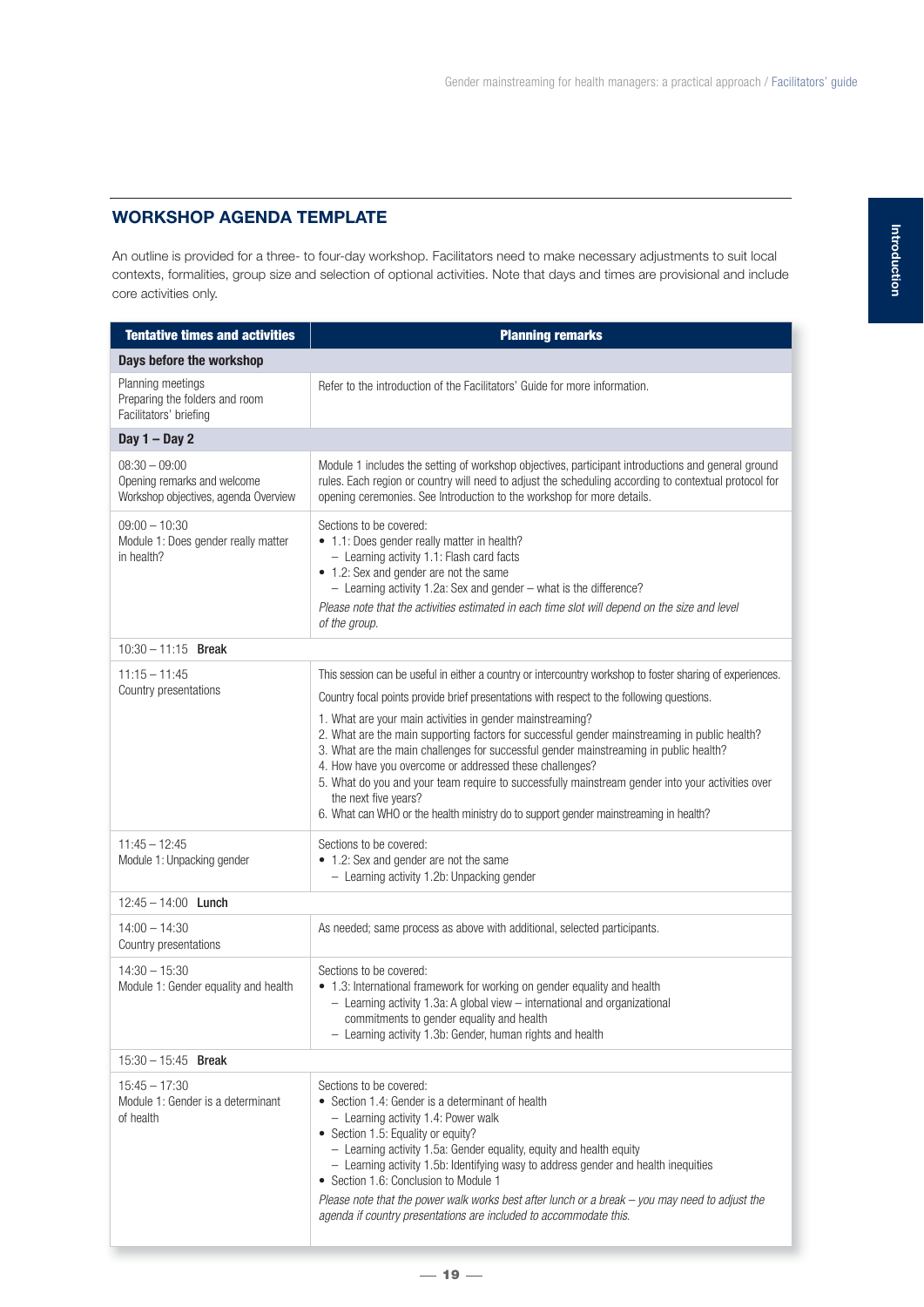| <b>Tentative times and activities</b>                                  | <b>Planning remarks</b>                                                                                                                                                                                                                                                                                                                                                                                                                              |
|------------------------------------------------------------------------|------------------------------------------------------------------------------------------------------------------------------------------------------------------------------------------------------------------------------------------------------------------------------------------------------------------------------------------------------------------------------------------------------------------------------------------------------|
| Day $2 - Day 3$                                                        |                                                                                                                                                                                                                                                                                                                                                                                                                                                      |
| $08:30 - 09:00$<br>Progress check on Module 1                          |                                                                                                                                                                                                                                                                                                                                                                                                                                                      |
| $09:00 - 10:30$<br>Module 2: Gender Analysis                           | Sections to be covered:<br>• Section 2.1: What is gender analysis?<br>• Section 2.2: Introducing WHO gender analysis tools<br>- WHO Gender Analysis Questions<br>- WHO Gender Analysis Matrix:<br>○ Gender-related considerations<br>Please note that the activities to introduce the tools may vary $-$ either in plenary, buzz groups, etc.                                                                                                        |
| $10:30 - 10:45$ Break                                                  |                                                                                                                                                                                                                                                                                                                                                                                                                                                      |
| $10:45 - 11:30$<br>Country presentations                               | As needed; see previous explanations.                                                                                                                                                                                                                                                                                                                                                                                                                |
| $11:30 - 12:45$<br>Module 2: WHO Gender Analysis Tools                 | Sections to be covered:<br>• Section 2.2: Introducing WHO gender analysis tools?<br>- WHO Gender Analysis Questions<br>- WHO Gender Analysis Matrix:<br>◦ Health-related considerations<br>Please note that the activities to introduce the tools may vary $-$ either in plenary, buzz groups, etc.                                                                                                                                                  |
| $12:45 - 14:00$ Lunch                                                  |                                                                                                                                                                                                                                                                                                                                                                                                                                                      |
| $14:00 - 14:30$<br>Country presentations                               | As needed                                                                                                                                                                                                                                                                                                                                                                                                                                            |
| $14:30 - 16:00$<br>Module 2: Using WHO Gender Analysis<br><b>Tools</b> | Sections to be covered:<br>• Section 2.3. Using WHO gender analysis tools<br>- Learning activity 2.3a: Group work<br>The time for the group work should consider the number of participants, range of expertise on<br>the selected topics and number of groups (for reporting back). It has been found that a minimum<br>of 1 hour is needed for a thorough "mock" gender analysis of a health problem (entire Gender<br>Analysis Matrix completed). |
| $16:00 - 16:15$ Break                                                  |                                                                                                                                                                                                                                                                                                                                                                                                                                                      |
| $16:15 - 17:15$<br>Module 2: Group reports                             | Sections to be covered:<br>• Section 2.3. Using WHO gender analysis tools<br>- Learning activity 2.3a: Group work - reporting-back session<br>The time for the reporting back is usually underestimated, but this is really when participants<br>have a chance to discuss and reflect on their "first" gender analysis. Allocate at least one hour<br>for this activity $-$ or 15 minutes per group presentation.                                    |
| $17:15 - 17:30$<br>Conclusion to Module 2                              |                                                                                                                                                                                                                                                                                                                                                                                                                                                      |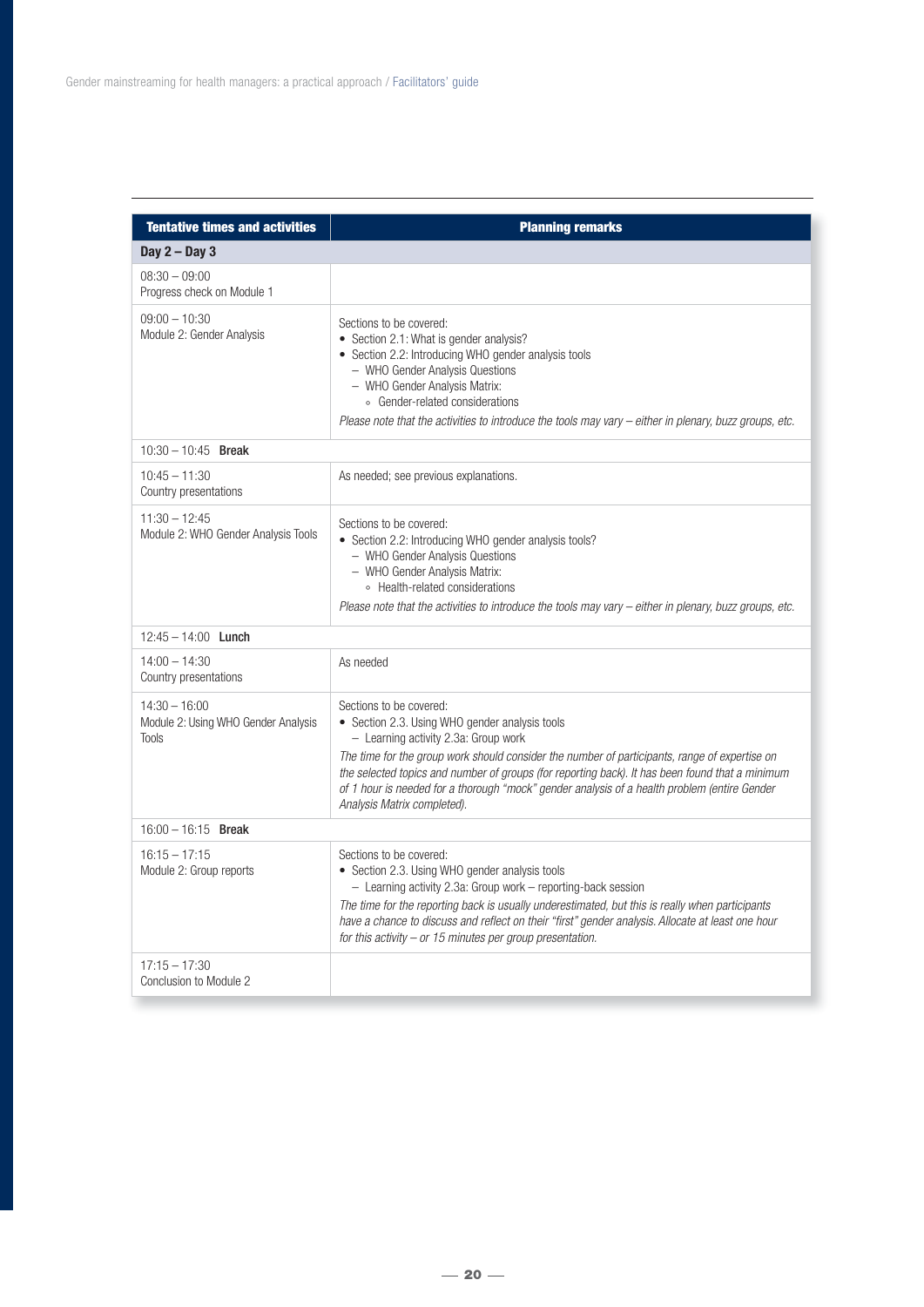| <b>Tentative times and activities</b>                                    | <b>Planning remarks</b>                                                                                                                                                                                                                                                                                                                                                                                                                                                                              |
|--------------------------------------------------------------------------|------------------------------------------------------------------------------------------------------------------------------------------------------------------------------------------------------------------------------------------------------------------------------------------------------------------------------------------------------------------------------------------------------------------------------------------------------------------------------------------------------|
| Day $3 - Day 4$                                                          |                                                                                                                                                                                                                                                                                                                                                                                                                                                                                                      |
| $08:30 - 09:00$<br>Progress check on Module 2                            |                                                                                                                                                                                                                                                                                                                                                                                                                                                                                                      |
| $09:00 - 10:30$<br>Module 3: Policy and programme<br>assessments         | Sections to be covered:<br>• Section 3.1: WHO gender analysis tools II: assessing policies and programmes.<br>- Learning activity 3.1a: WHO Gender Responsive Assessment Scale and the WHO Gender<br>Assessment Tool                                                                                                                                                                                                                                                                                 |
| $10:30 - 10:45$ Break                                                    |                                                                                                                                                                                                                                                                                                                                                                                                                                                                                                      |
| $10:45 - 12:45$<br>Module 3: Gender planning                             | Sections to be covered:<br>• Section 3.2: Integrating gender into health planning and programming<br>- Learning activity 3.2: WHO Gender and health planning and programming checklist                                                                                                                                                                                                                                                                                                               |
| $12:45 - 14:00$ Lunch                                                    |                                                                                                                                                                                                                                                                                                                                                                                                                                                                                                      |
| $14:00 - 14:30$<br>Country presentations                                 | As needed                                                                                                                                                                                                                                                                                                                                                                                                                                                                                            |
| 14:30-16:00<br>Module 3: Developing gender<br>responsive workplans       | Sections to be covered:<br>• Section 3.3: From analysis to the work plan: developing gender responsive work plans<br>- Group work<br>- Reporting back (See notes about group work timing in Module 2)                                                                                                                                                                                                                                                                                                |
| $16:00 - 16:15$ Break                                                    |                                                                                                                                                                                                                                                                                                                                                                                                                                                                                                      |
| $16:15 - 16:45$<br>Module 3: Group reports                               | Sections to be covered:<br>• Section 3.3: From analysis to the work plan: developing gender responsive work plans<br>- Reporting back - continued                                                                                                                                                                                                                                                                                                                                                    |
| $16:45 - 17:30$<br>Wrap-up of the workshop, jeopardy,<br>recommendations | There are several ways to conclude the workshop: slides are provided, a jeopardy quiz is provided<br>(time intensive but worthwhile as it is a fun review of core concepts) and worksheets are provided<br>in the Participant Manual that incite reflection on the next steps for participants.                                                                                                                                                                                                      |
| Distribution of certificates<br>(as appropriate)                         | In some regional and country workshops, this time has also been used to have a round-table<br>discussion on recommendations to implement skills developed in the workshop, broad evaluation<br>of the tools (especially if a regional or country adaptation is envisaged) or other discussions on<br>capacity-building, gender and health. This session has proven very dynamic when used and can<br>give both WHO and other partners a tentative agenda for follow-up actions to support countries. |
|                                                                          | Certificates for participants are always a welcome end to the workshop!                                                                                                                                                                                                                                                                                                                                                                                                                              |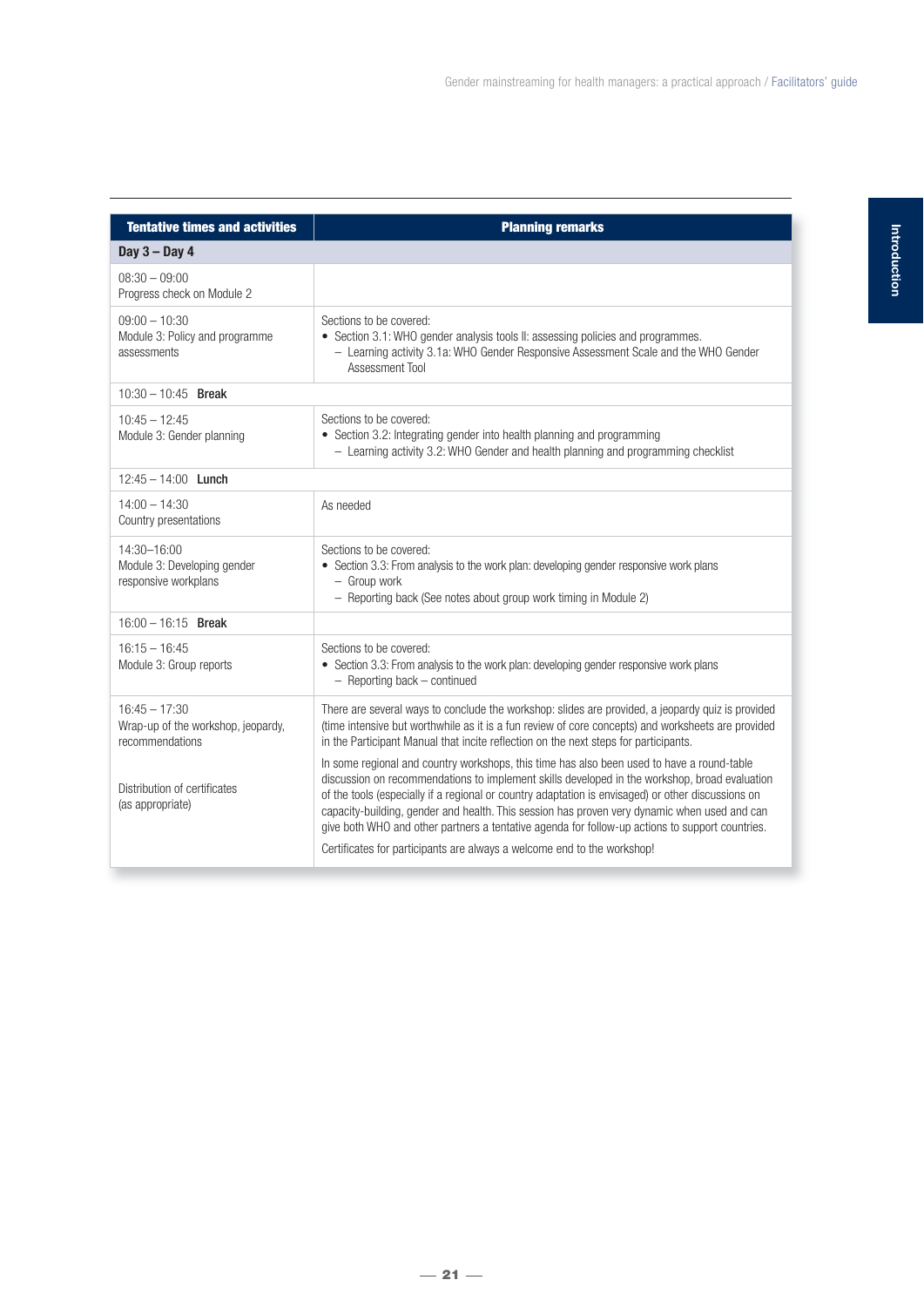# **Feedback form**

WHO is committed to mainstreaming gender into its work at all levels and to supporting Member States and country partners to do the same. WHO is also aware of the need to update approaches and information on gender and health to keep abreast of changing trends across contexts, especially from the users of its materials.

We are very appreciative of feedback on these materials. We are interested in learning how you used the materials and tools; their user-friendliness and adaptability to different contextual realities. A feedback form on ways to improve them and to identify gaps or missing information is included here for your use.

Please take a moment to fill out the below form, and return it with the attention line as "capacity-building feedback" via one of the options listed below.

By regular mail to:

Department of Gender, Women and Health World Health Organization 20, Avenue Appia CH-1211 Geneva 27 Switzerland

By e-mail to: genderandhealth@who.int

By fax to: +41 22 791 1585

#### **Capacity-building feedback on the** *WHO gender mainstreaming manual: a practical approach (Facilitators' Guide)*

|                                                                                                                                                                            | <b>Yes</b> | <b>No</b> | <b>Not quite</b> | <b>Comments</b> |
|----------------------------------------------------------------------------------------------------------------------------------------------------------------------------|------------|-----------|------------------|-----------------|
| The Facilitators' Guide provides adequate<br>guidance and support to run capacity-building<br>activities on gender mainstreaming in health.                                |            |           |                  |                 |
| The materials are user-friendly and<br>comprehensive.                                                                                                                      |            |           |                  |                 |
| The progressive organization of the Modules<br>is logical and easy to follow.                                                                                              |            |           |                  |                 |
| The materials are easily adaptable to local<br>contexts.                                                                                                                   |            |           |                  |                 |
| The accompanying CD-ROM includes materials to<br>support the implementation of gender-mainstreaming<br>capacity-building activities.                                       |            |           |                  |                 |
| The materials included in the Participant Notes are<br>a good supporting resource to facilitators when<br>developing capacity-building activities on gender<br>and health. |            |           |                  |                 |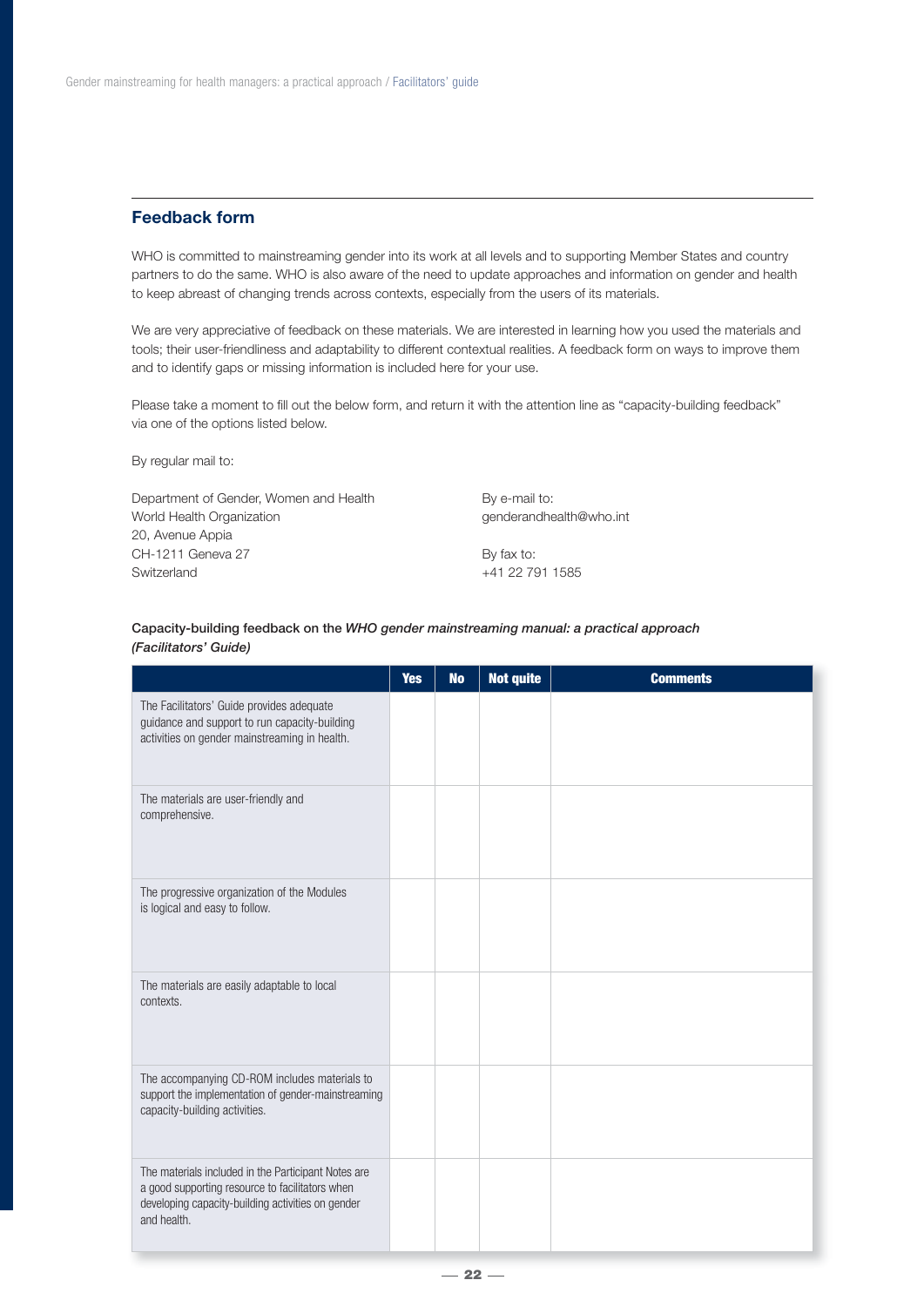#### **2. Gaps and omissions**

Please indicate which areas or materials should be included, expanded upon or excluded in upcoming updates of the Manual (both Facilitators' Guide and Participant Notes):

# **3. User perspectives**

a. I have used these materials in the following context(s):

b. I plan to use these materials in the following context(s):

#### **4. Additional comments**

- Would you like to be a part of WHO's gender, women and health mailing list? Check here if yes and include the information requested below when sending your form back to us.

*Note that this is optional for those that would like to provide anonymous feedback.*

| Name        |  |
|-------------|--|
| Institution |  |
| Address     |  |
| E-mail      |  |
| Telephone   |  |
| Fax         |  |
| Web site    |  |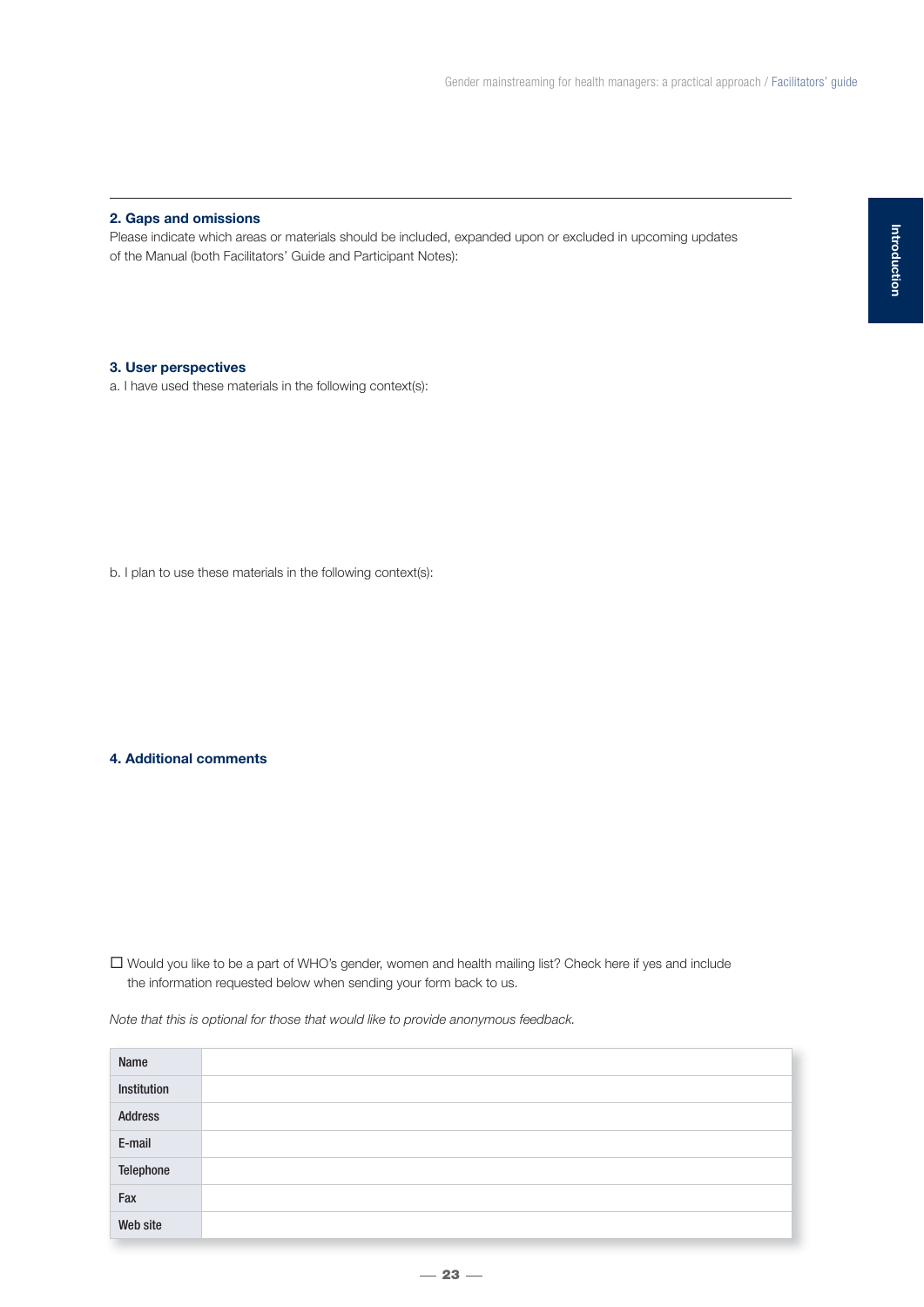# **CERTIFICATE OF ATTENDANCE**

The below template can be used to generate a certificate of attendance for participants. Note that this template exists in modifiable format on the accompanying CD ROM for easy preparation and printing.

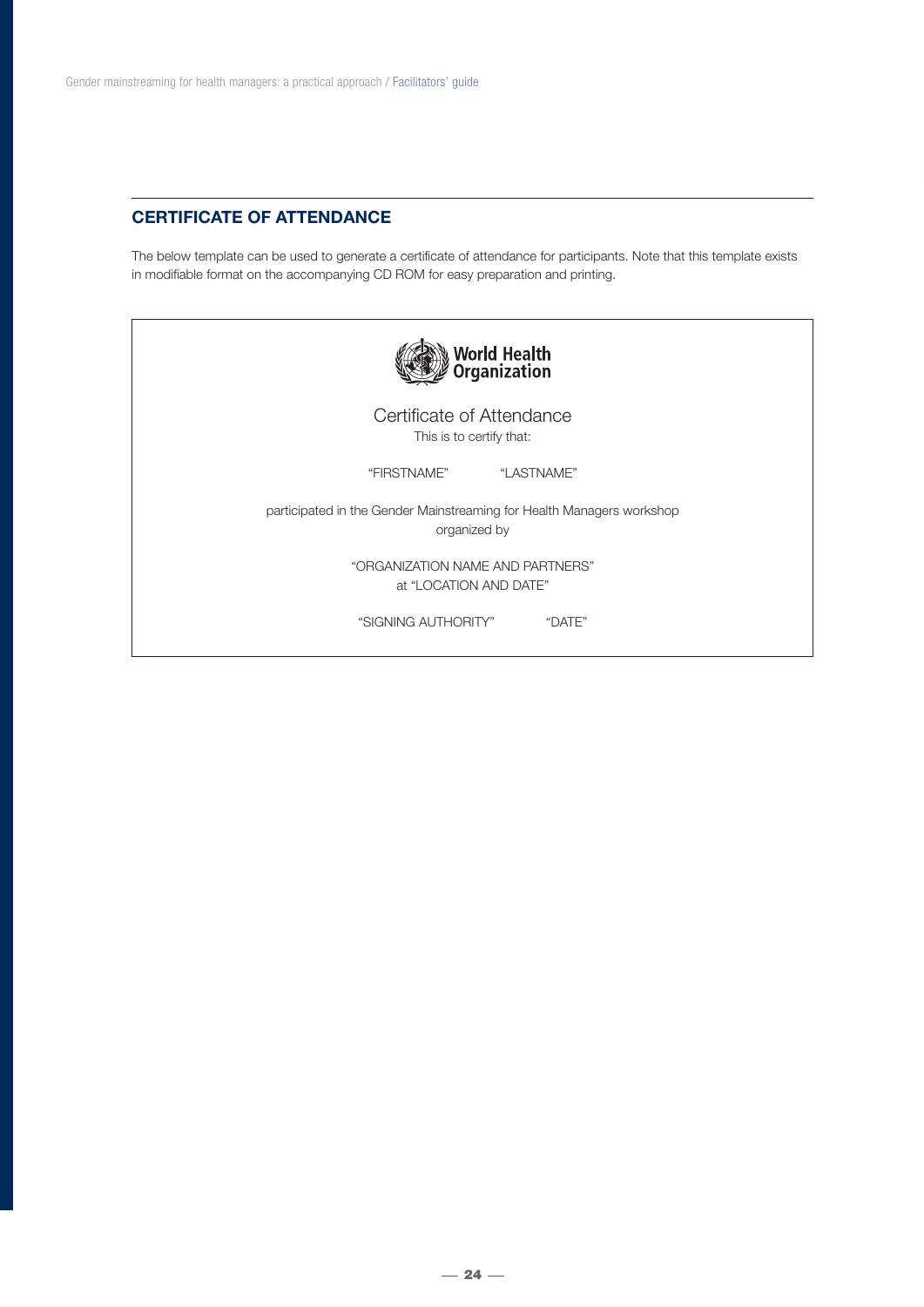

#### **Creating the right atmosphere for learning**

**Activity**: Introductions

**Materials to be prepared and used**: PowerPoint slides (0.00–0.07) and/or flip charts (0.00–0.03)

**Proposed running time**: 15 minutes

#### **Aims**

Participants will:

- get to know other participants and facilitators
- share expectations with the group
- understand the progressive structure of the Modules and overall workshop objectives
- establish ground rules to maximize learning and sharing throughout the workshop
- receive information relating to workshop logistics (as necessary).

#### **Notes**

Before the workshop, take some time to set up the room, adapt and display flip chart 0-.00 for participants to see when they enter the room.

*Optional*: Include welcome greetings in multiple languages – especially local languages. Invite participants as they enter the room to write greetings in the language of their choice on the flip chart as they enter the room.

| Flip chart 0.00 Greetings and welcome                              |
|--------------------------------------------------------------------|
| <b>Gender Mainstreaming for Health</b><br><b>Managers Workshop</b> |
| $7 - 9$ March 2009<br><b>Empowerment Plaza</b><br>Accra, Ghana     |
| مر حبا<br>欢迎<br>Welcome!                                           |
| Bienvenue!<br>¡Bienvenido!<br>пожаловать                           |



**Step 1**: Welcome everyone. Introduce yourself and other facilitators. Ask participants to introduce themselves to the group, using or adapting information from **slide 0.01** (*Introductions*) as a guide. Record participant expectations on an empty flip chart; hang the flip chart somewhere visible throughout the workshop for quick reference and to ensure that relevant topics are incorporated in various Module discussions.

**Step 2**: Present the outline of the Modules and workshop using slides **0.02 – 0.03**.

- Using **slide 0.02** (*A workshop designed to help you in your daily public health work*), highlight that the manual contains **three consecutive Modules that aim to increase awareness and build skills to conduct gender analysis and develop gender-responsive actions**.
	- Outline the **methods of the workshop**: participatory, interactive and draws upon participant experience and group work on regional or national gender and health priorities.

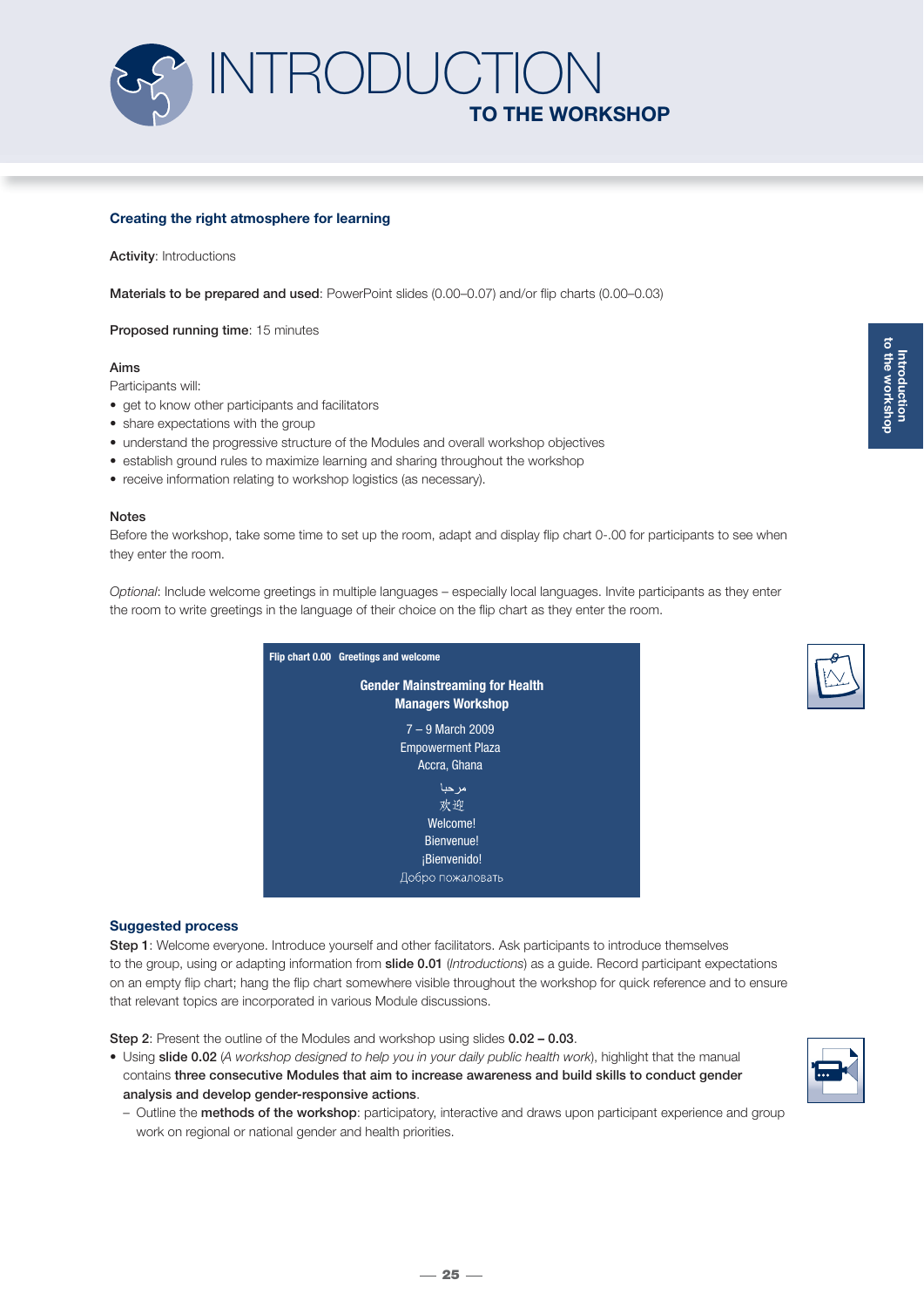- Use **slide 0.03** (*Progressive learning activities*) to highlight the progressive nature of the Modules, indicating that **WHO gender analysis tools** are presented throughout. In particular:
	- **Module 1** provides an introduction to key concepts for integrating gender into public health work. This Module ensures that everyone is on the same page about certain concepts – and what they mean for working in the health sector.
	- **Module 2** builds on the key concepts towards using WHO gender analysis tools (*Gender Analysis Matrix and Gender Analysis Questions*) aimed at conducting gender analysis of a health problem.
	- **Module 3** combines the knowledge and skills from Modules 1 and 2 to apply remaining WHO gender analysis tools (*Gender Responsive Assessment Scale, Gender Assessment Tool, Gender and health planning checklist*) to assess policies and programmes and develop gender-responsive actions.
- When possible, highlight where participant expectations (from step 1) and workshop objectives converge, identifying additional expectations you feel you can incorporate; and noting those that fall outside the parameters of the programme.
- Hang **flip chart 0.01** (*Outline of workshop modules*) on the wall to refer to throughout the workshop (as necessary).

| <b>Module 1:</b> Awareness - building blocks to address gender inequality in health<br>Understand key concepts for integrating gender into public health |  |
|----------------------------------------------------------------------------------------------------------------------------------------------------------|--|
| Sex, gender, gender equality: what are they? Why are they important for health?                                                                          |  |
| <b>Module 2: Analysis - conducting gender analysis</b>                                                                                                   |  |
| Learn how to conduct a gender analysis in health<br><b>Gender Analysis Matrix</b>                                                                        |  |
| <b>Gender Analysis Questions</b>                                                                                                                         |  |
| <b>Module 3: Action - developing gender-responsive actions</b>                                                                                           |  |
| Learn to assess policies and programmes and develop gender-responsive activities                                                                         |  |
| <b>Gender Responsive Assessment Scale</b><br><b>Gender Assessment Tool</b>                                                                               |  |
| Gender and health planning and programming checklist                                                                                                     |  |

- Refer to, or introduce, the **Participant Notes** and encourage participants to read them throughout the workshop if they have not already done so.
- *Optional*: Many issues will arise that you may not be able to cover during any given section of the Modules or workshop. To address this, pin a blank flip chart on a separate space and use it to highlight important issues that will be covered later. This can be called the "parking lot".



**Step 3**: Use **slide 0.04** (*Ground rules*) to introduce suggested ground rules (adapt as necessary). Ask participants for additional ground rules; including them on a flipchart as necessary. You may need to remind participants of the ground rules throughout the workshop (such as phone interruptions and being on time) to ensure a smooth workshop. Make sure you follow them too!